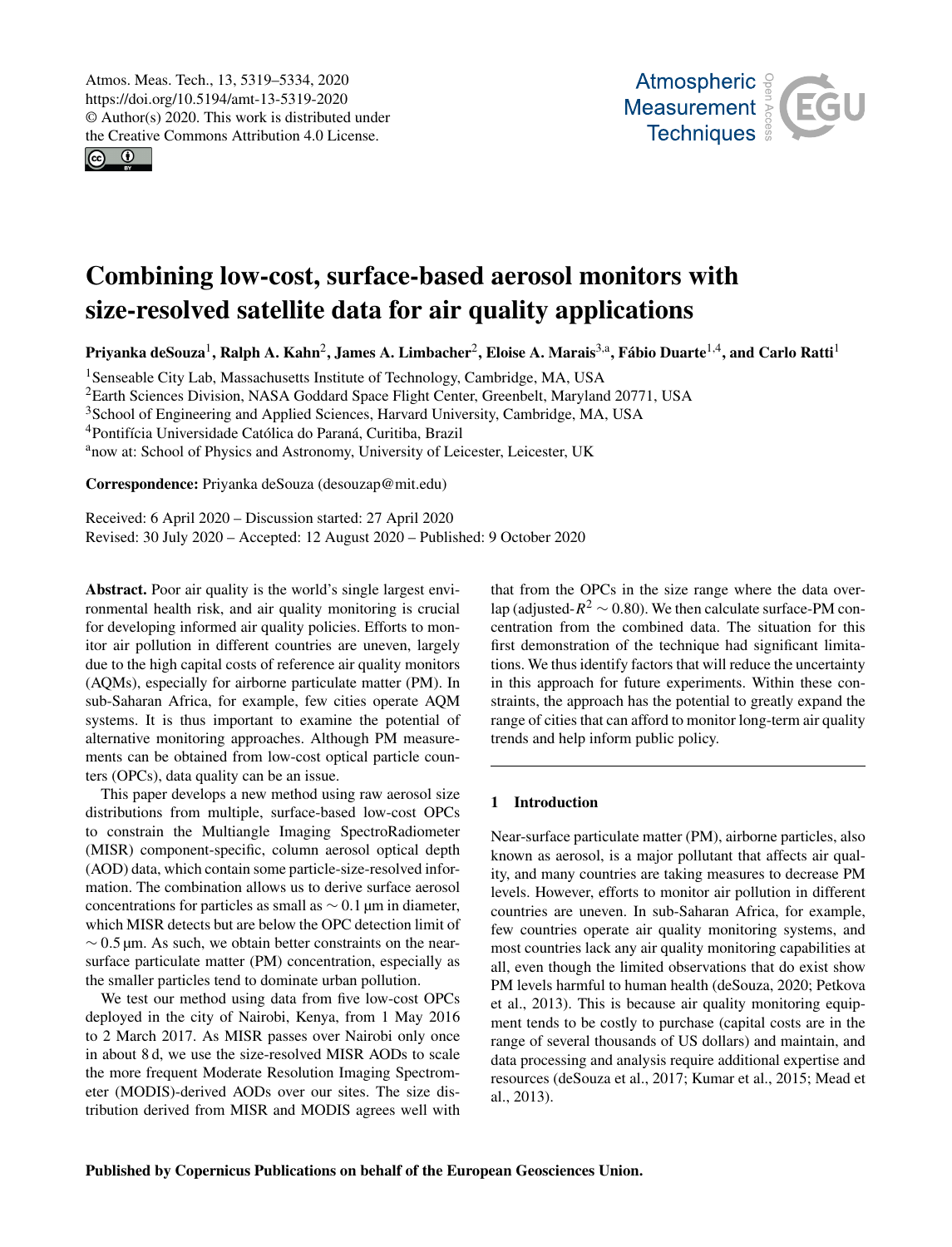Given this context, other technologies, such as low-cost air quality sensors and satellite imagery, are being examined as alternative means of monitoring air quality. Lowcost air quality sensors, usually costing less than USD 2000 (Morawska et al., 2018), have the potential to move us from a paradigm of high-cost, highly accurate, sparse reference air quality monitoring to low-cost, more widely available air quality monitoring networks. One of the major drawbacks of using the lower-cost sensors is the quality of the data they produce is of concern (Carotenuto et al., 2020; Cavaliere et al., 2018; Lewis and Edwards, 2016; US EPA, 2016).

Satellite imagery, in particular space-based aerosol datasets derived from the NASA Earth Observing System's Moderate Resolution Imaging Spectrometer (MODIS) and Multiangle Imaging SpectroRadiometer (MISR), have also been used to estimate near-surface particulate matter concentrations from the retrieved total-column aerosol optical depth (AOD), with the help of aerosol transport modeling (e.g., Liu et al., 2007; Martin, 2008; van Donkelaar et al., 2010). The advantages of satellite technology for air quality monitoring arise from the spatially extensive measurements over time (2000–present for MISR and MODIS) and include global coverage, instrument calibration stability and the low incremental cost of data acquisition.

However, the challenges of using these datasets for air quality applications are also considerable. Among the main challenges in using satellite-derived AOD for this application are the following.

- 1. The low temporal frequency of measurements from polar-orbiting instruments (i.e., at most, about once daily for MODIS, and between 2 and 9 d for MISR, depending on latitude) compared to diurnally varying pollution levels in many settings.
- 2. Inaccuracies introduced in satellite aerosol retrieval algorithms by uncertain aerosol and surface optical properties.
- 3. The relatively coarse retrieval-product spatial resolution and aerosol species discrimination.
- 4. Inability to retrieve aerosol in the presence of cloud cover, and possible subpixel cloud contamination elsewhere (Duncan et al., 2014; Martonchik et al., 2009).
- 5. The relationship between satellite-derived AOD and PM<sub>2.5</sub> is not straightforward. AOD is the integral of atmospheric optical extinction from the surface to the top of the atmosphere under ambient temperature and humidity conditions, whereas  $PM<sub>2.5</sub>$  is the near-surface aerosol mass concentration of dry particles with diameters  $< 2.5 \,\text{\mu m}$ . The relationship depends upon the aerosol vertical distribution, hygroscopic growth factor, mass extinction efficiency, and ambient atmospheric relative humidity profile (Gupta et al., 2006). The relationship is also time dependent and can vary across typical

satellite grid cells (Engel-Cox et al., 2004; Hu, 2009; Lee et al., 2011).

Some recent studies that apply models to derive nearsurface  $PM_{2.5}$  from satellite AOD measurements combine AOD with ground-based  $PM<sub>2.5</sub>$  measurements from reference air quality monitors. Many early methods derived simple empirical relationships between  $PM_{2.5}$  and AOD (Engel-Cox et al., 2004; Wang and Christopher, 2003; Zhang et al., 2009). More advanced approaches applied chemical transport models to derive near-surface  $PM_{2.5}$  from the totalcolumn aerosol optical depths of different aerosol components, which can be done, e.g., using the model-simulated aerosol vertical distribution and aerosol-type constraints from MISR (Friberg et al., 2018; Liu et al., 2007; Patadia et al., 2013).

Many studies have focused on the continental US due to the extensive surface measurements available for model validation (Al-Saadi et al., 2005; Liu et al., 2005; Tai et al., 2010). Gupta et al. (2006) were among the first to examine the derivation of  $PM_{2.5}$  from AOD in cities on different continents: Sydney, Delhi, Hong Kong and New York. Van Donkelaar et al. (2010) used the GEOS-Chem model to determine the scaling factors between AOD and  $PM_{2.5}$  for the entire globe. Because the  $AOD-PM<sub>2.5</sub>$  relationship varies by region and season, it is particularly important to test existing models and modify them appropriately in the data-sparse regions of the world.

To respond to this challenge, the Surface Particulate Matter Network (SPARTAN) is adding numerous referencegrade surface stations in poorly sampled areas to evaluate and enhance satellite-derived PM results (Snider et al., 2016; Weagle et al., 2018). Given that it is unlikely many cities will have access to reference air quality monitoring instruments due to their high cost, it is important to start examining the fusion of data from low-cost air quality monitors with that from satellites and to develop insights from the combination of these measurements. This paper represents the first attempt, to the best of our knowledge, to do so.

Part of the challenge of attempting to combine these datasets is that low-cost air quality monitors on the market are not very reliable, and their measurements tend to be much less accurate than reference monitors (Lewis and Edwards, 2016). Many PM monitors, termed optical particle counters (OPCs), measure particle counts instead of particulate mass and do so reliably only for particles within certain diameter ranges. For example, assumptions about particle density as well as the number of ultrafine particles not sampled by these instruments must be made to convert the particle counts to PM2.<sup>5</sup> (Hagan and Kroll, 2020). These assumptions introduce additional uncertainties into the results.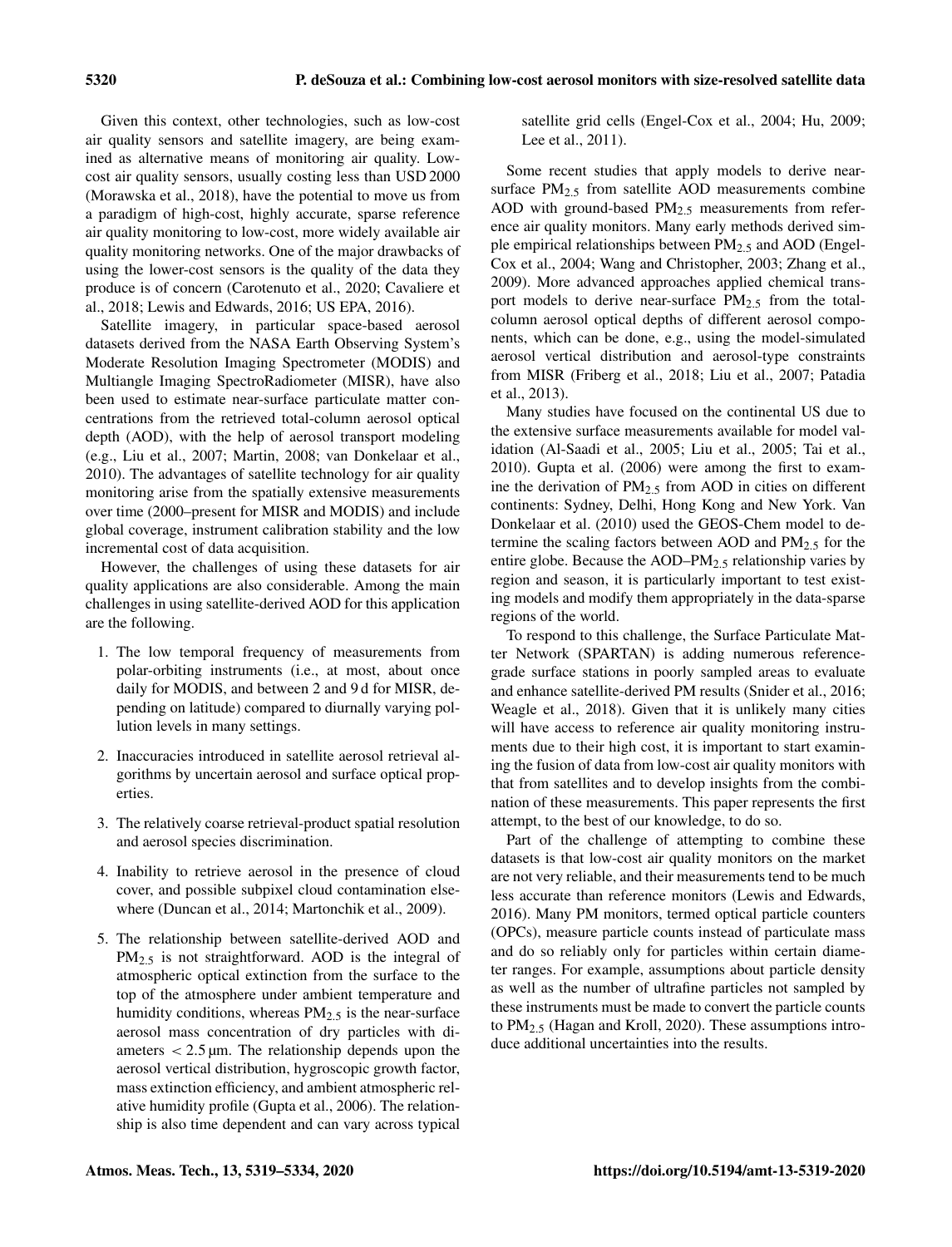This paper presents a novel method linking the sizeresolved information in MISR AOD component-specific retrievals with the ground-based aerosol size distribution derived from the raw particle counts of surface-based OPCs. As MISR passes over countries near the Equator only once in about 8 d, we use monthly-MISR aerosol climatology to scale the more frequent (twice daily near the Equator) MODIS-derived AOD.

As a first attempt at testing the method, we apply it to five Alphasense OPC-N2 low-cost monitors (Alphasense OPC-N2 product page URL: [http://www.alphasense.com/index.](http://www.alphasense.com/index.php/products/optical-particle-counter/) [php/products/optical-particle-counter/,](http://www.alphasense.com/index.php/products/optical-particle-counter/) last access: 15 December 2016) deployed from May 2016 to March 2017 in Nairobi, a growing metropolitan area in sub-Saharan Africa. The Nairobi case entails some important limitations for the current application; the AOD over the region was relatively low, and there were no independent measurements of aerosol vertical distribution or any surface-based, high-quality reference air quality monitors to help with validation. However, it is the only location where we have a significant record of coincident, ground-based low-cost OPC data. As such, we have to make assumptions in this first demonstration of the technique, which we detail, and mitigate to the extent possible, in this paper.

Section 2 provides an overview of the ground-based and satellite datasets involved in this study, as well as the model simulations used to constrain the aerosol vertical distribution. Section 3 describes in detail the method we developed for combining the surface and satellite data. Section 4 contains the results of applying this method in Nairobi. Our conclusions appear in Sect. 5, where we also summarize the factors that will reduce the uncertainties involved in combining data from low-cost monitors with satellite observations in future deployments.

#### 2 Data

#### 2.1 Ground-based measurements

The Alphasense OPC-N2 monitor is a low-cost optical particle counter, costing USD 450, that works by (i) using focused light from a (∼ 5 V, 175 mA, 658 nm) laser to illuminate one aerosol particle at a time and (ii) then measuring the intensity of light scattered. The amount of scattering is a function of the size, shape and composition of the aerosol, and especially for spherical particles such as those most likely to dominate in the study region, the measurements can be calibrated using monodisperse particles of known size (Sousan et al., 2016). The Alphasense OPC-N2 is unique among low-cost sensors as, in addition to PM estimates, it reports the raw particle counts in 16 bins based on particle diameter, ranging from 0.38 to 17.5 µm, which is critical to our method. The bins are tabulated in Table S1 in the Supplement. Sousan et al. (2016) discuss the accuracy of these count measurements in detail and note that they agree well with reference instrument measurements for coarser particles  $(> 0.78 \,\mu m)$  in diameter) but underestimate the particle counts for finer particles.

As the OPCs cannot detect particles with diameters  $< 0.38$  µm, Alphasense provides software to extrapolate the particle counts as needed to estimate the contribution from aerosols having diameters  $< 0.38 \,\mathrm{\mu m}$ . The number of particles per volume of air in all bins can be obtained by dividing the particle counts of each bin by the flow rate and sampling duration. The Alphasense company proprietary data reduction algorithm makes assumptions about the particle density and volume of aerosols in each bin to calculate  $PM_1$ ,  $PM_2$ , and  $PM_{10}$  data from the particle count data.

Details about the Nairobi OPC deployment can be found in Sect. S1.1 in the Supplement.

#### 2.2 Satellite data

Although passive remote sensing has significant limitations for air quality applications at present, it offers substantially more frequent, global-scale aerosol constraints than any other measurement technique. Starting in December 1999, the National Aeronautics and Space Administration (NASA) launched a series of Earth Observing System satellite sensors, including the two instruments we use in this experiment: the Multiangle Imaging SpectroRadiometer (MISR) on board the Terra satellite (Diner et al., 1998) and two Moderate Resolution Imaging Spectroradiometer (MODIS) sensors (e.g., Remer et al., 2005), one each aboard the Terra and Aqua satellite platforms.

## 2.2.1 MISR research algorithm AOD and particle properties

MISR is one of five instruments aboard the Terra satellite. It measures sunlight reflected from Earth in each of nine cameras pointed at different view angles, from +70° through nadir to −70◦ along the satellite flight path, in each of four spectral bands (446, 558, 672 and 866 nm) (Diner et al., 1998). This multiangle design allows MISR to observe the atmosphere through effective slant paths ranging from one (i.e., vertically down) to three (i.e., at steep forward and aft angles). This geometry produces scattering angles between the sun and viewing vectors ranging from approximately 60 to 160◦ in midlatitudes. The combination of multispectral and multiangular observations provides information about aerosol amount and microphysical properties, such as particle size and shape (Kahn et al., 2001; Kahn and Gaitley, 2015).

MISR algorithms retrieve aerosol properties by selecting from among the optical models for an assumed set of aerosol component mixtures. A "component" is a candidate aerosol type of specified, uniform composition and size distribution. The top-of-atmosphere reflectances simulated for each mixture are calculated and compared with the correspond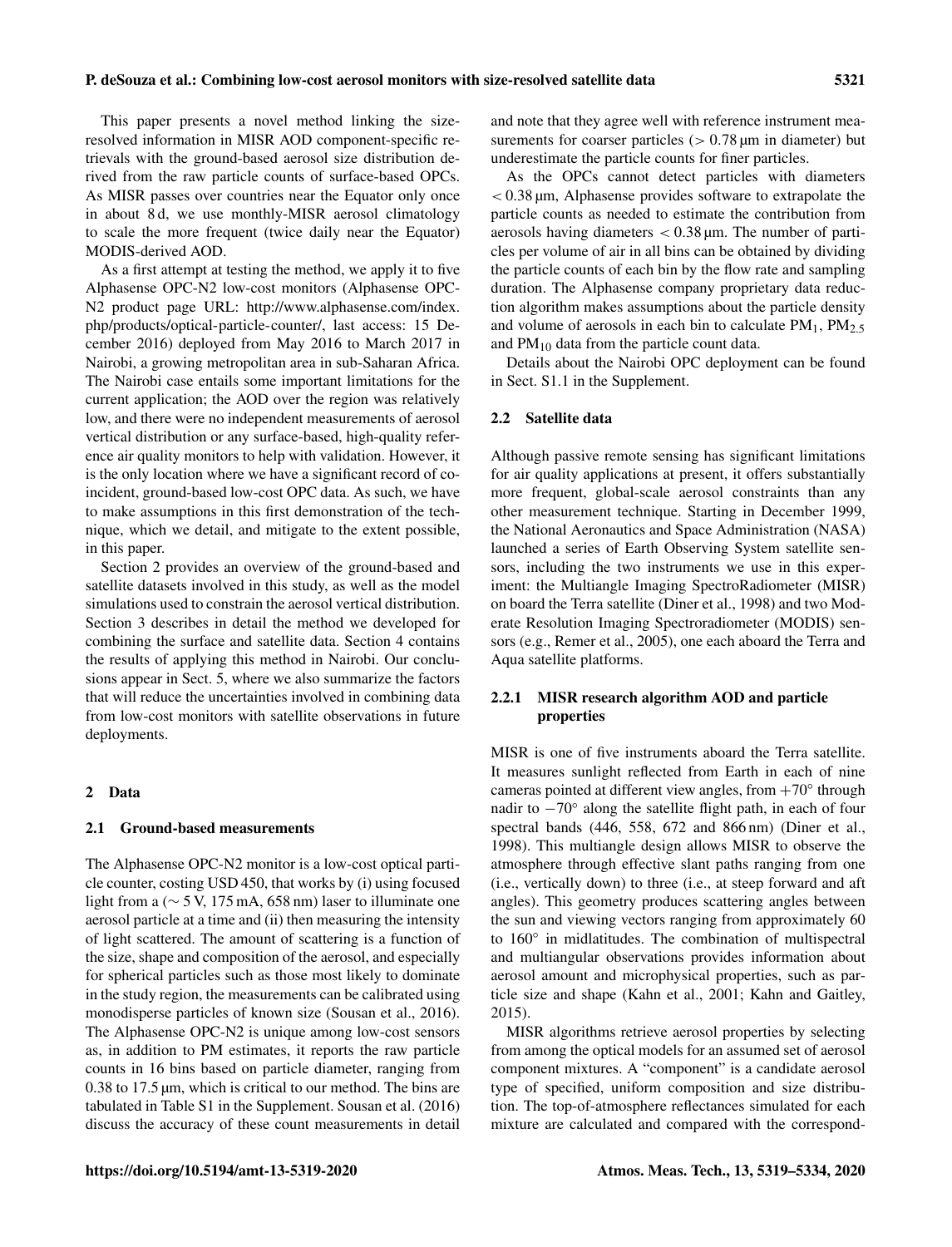ing MISR observations to determine the mixtures that fit the data within certain acceptance criteria; these are reported by the algorithm as the "successful mixtures" likely to be present (Diner et al., 2005; Limbacher and Kahn, 2014; Martonchik et al., 2009). Each mixture contains up to three individual aerosol components, where the percent contributions of all the components to the mixture midvisible AOD sum to 100 %.

The MISR standard aerosol retrieval algorithm uses a universe of 74 mixtures. The eight aerosol components in the MISR standard version 22 and 23 products are labeled 1, 2, 3, 6, 8, 14, 19 and 21 as reported in Tables 1 and 2 in Kahn and Gaitley (2015) and reproduced in Table S3 in the Supplement. The components are named based on singlescattering albedo (SSA): light-absorbing or nonabsorbing; particle shape: spherical, nonspherical grains or spheroids; and effective radius. Under favorable retrieval conditions (e.g., when total-column midvisible AOD exceeds about 0.15 or 0.2), the MISR algorithm is able to distinguish between three and five bins in column-effective particle size (Kahn and Gaitley, 2015).

The spectral extinction coefficients for each aerosol component are included in the MISR Aerosol Physical and Optical Properties (APOP) file, available from the NASA Langley Research Center (LARC) Atmospheric Sciences Data Center (ASDC, [https://asdc.larc.nasa.gov/data/MISR/](https://asdc.larc.nasa.gov/data/MISR/MIANACP.001/2004.08.16/) [MIANACP.001/2004.08.16/,](https://asdc.larc.nasa.gov/data/MISR/MIANACP.001/2004.08.16/) last access: 12 August 2019). The MISR standard aerosol data product provides AOD values and success flags – i.e., whether a mixture is an adequate fit to the observations to be considered a successful match – for each aerosol mixture, based on estimated measurement uncertainties.

In this paper, we use the MISR research aerosol retrieval algorithm (RA; Limbacher and Kahn, 2014, 2017) applied to MISR Level 1B2 radiance data to derive AOD estimates for the eight MISR aerosol components. The RA can be run with different sets of aerosol components, including the 74-mixture set used in the MISR standard algorithm, and reports column-effective aerosol properties at any desired spatial resolution down to the MISR pixel resolution of 1.1 km  $\times$  1.1 km. In addition to producing results at a finer spatial resolution than the MISR standard aerosol product, the RA also offers significantly better MISR aerosol retrieval results for air quality and other applications because of empirical calibration corrections (Limbacher and Kahn, 2015), better treatment of surface boundary conditions, and other refinements (Limbacher and Kahn, 2017, 2019, 2014).

Data from MISR on their own rarely contain more detail than qualitative particle size and shape, so particlecomposition-related information that could be used to distinguish different sources or to assess particle moisture content is lacking, except where detectable differences in other parameters, such as particle shape (e.g., nonspherical dust vs. spherical smoke or pollution particles) and particle light absorption (e.g., "dirty" vs. "clean"), make these distinctions possible (Kahn et al., 2001; Kahn and Gaitley, 2015; Liu et al., 2007). MISR aerosol-type retrieval uncertainty, based on the range of particle size, single scattering albedo (SSA), and the fraction of nonspherical values among the aerosol mixtures from the algorithm climatology, is assessed generally by Kahn and Gaitley (2015), and we rely on these results to indicate the expected uncertainties here. Specifically, we enforce a lower bound of 0.15 on midvisible AOD for accepting MISR-retrieved particle size distributions. We assume that the aerosol components follow lognormal size distributions, and we extract the size distribution of the MISR aerosol components at diameters ranging over the MISR size-detection range of about  $0.1-3 \mu m$ .

For more details of the MISR data over the OPC-N2s in Nairobi, refer to Sect. S1.2.1 in the Supplement.

## 2.2.2 MODIS-MAIAC AOD

MODIS samples every location on the globe about twice a day but lacks particle size information over land (e.g., Levy et al., 2013). As aerosol type appears to be fairly constant on monthly timescales, we scale the MODIS-MAIAC (Multi-Angle Implementation of Atmospheric Correction) AOD retrieval product (Lyapustin et al., 2011a, b, 2012), with available particle-size-resolved AOD from MISR over each month.

MODIS has 36 spectral channels, designed to provide a wide variety of biogeophysical information. Unlike MISR, which uses near-simultaneous, multiangle observations for aerosol-surface retrievals, MODIS offers single-view, broadswath, multispectral data. The MAIAC algorithm applies image-based processing techniques to analyze MODIS timeseries, i.e., multiple views of each surface location, in different parts within the MODIS swath (and therefore different view angles), acquired over a sliding, 16 d orbitrepeat cycle. This noncoincident multiangle approach produces cloud detection, AOD and atmospheric correction over both dark vegetated land and a range of brighter surfaces at  $1 \text{ km} \times 1 \text{ km}$  resolution (Lyapustin et al., 2012). Compared to operational MODIS retrievals, MAIAC AOD has similar accuracy over dark and vegetated surfaces and higher accuracy over brighter surfaces (Lyapustin et al., 2011b, a).

For details about MAIAC AOD over Nairobi during the study period, refer to Sect. S1.2.2 in the Supplement.

## 2.3 GEOS-Chem aerosol vertical scaling

GEOS-Chem simulations were used in our study to provide a constraint on the vertical distribution of the aerosols, because AOD from the satellites is a column-integrated quantity, whereas  $PM_{2.5}$  is assessed near the surface. The GEOS-Chem model is driven with GEOS-5 assimilated meteorology from the NASA Global Modeling and Assimilation Office (GMAO) at  $0.5^{\circ} \times 0.667^{\circ}$  horizontal resolution (Bey et al., 2001). The model is nested over the African con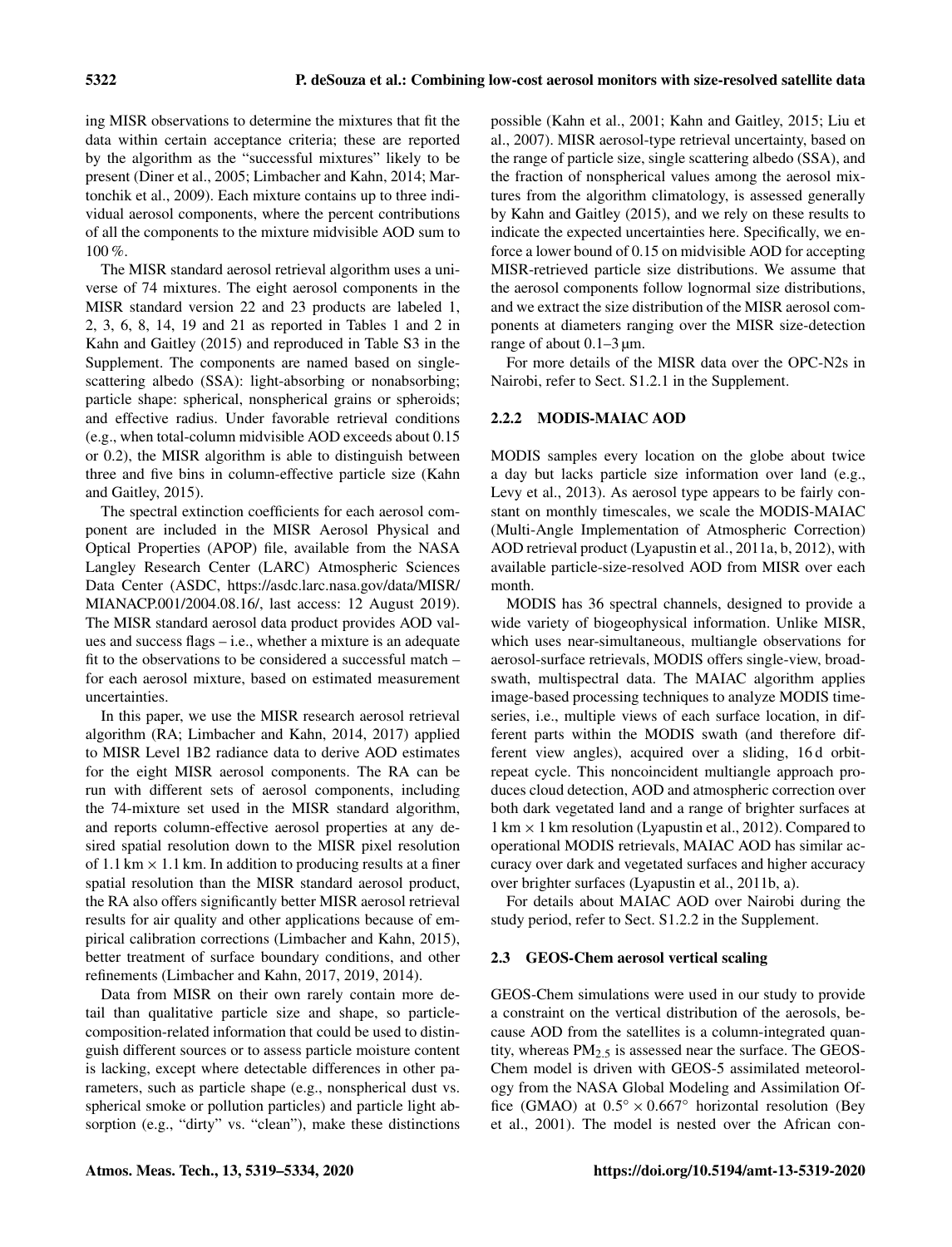tinent, and boundary conditions are from a global simulation at  $2^{\circ} \times 2.5^{\circ}$ . Open fire (biomass burning) emissions are from GFED4 (van der Werf et al., 2010). Inventories of anthropogenic emissions in Africa include DICE-Africa for cars, motorcycles, traditional biofuel use (fuelwood, charcoal, crop residue), charcoal production, ad hoc oil refining, backup generators, kerosene use, and gas flares (Marais and Wiedinmyer, 2016). Pollution measurements from industrial and on-grid power generation for black carbon (BC) and organic carbon (OC) are from Bond et al. (2007). Detailed aerosol chemistry is described by Mao et al. (2010, 2013).

Details about the model simulations we used for the Nairobi case, as well as our attempts to validate the vertical distribution of aerosol obtained from the GEOS-Chem model, are provided in Sect. S1.3 in the Supplement.

#### 3 Methodology

Our approach uses the size distribution of the aerosol components from MISR retrievals to constrain the size distribution derived from low-cost OPCs. The satellite size distribution data are encoded in the fractional contribution of each MISR component AOD to the total MISR AOD. We use the monthly effective fraction of each MISR component AOD to scale the more frequent MAIAC AODs, yielding AOD values parsed out for the individual MISR components on a more frequent basis. In particular, the constraint on the aerosol size distribution from MISR remote-sensing data is especially important for particles with diameters  $< 0.54 \,\text{\ensuremath{\mu}m}$ , which the OPC cannot detect with confidence. Obtaining an understanding of the size distribution between 0.1 and  $0.54 \,\mu$ m allows for better estimation of PM<sub>2.5</sub> from the combined MISR and OPC measurements. We assess the assumptions required for this analysis in Sect. 5.

We provide an overview of the methodology using a flowchart (Fig. 1).

## 3.1 Step 1: estimate the ground-based size distribution of aerosols at each site from the Alphasense OPC-N2 monitors

We obtain the lognormal size distribution  $dN/d(\ln(d))$  from the Alphasense OPC-N2 ground-based data, at the time of the Terra overpass, for the diameter at the midpoint of each OPC bin using Eq. (1).

$$
\frac{dN}{d\ln(d)} = \frac{\Delta n}{\ln(D_{\text{upper}}) - \ln(D_{\text{lower}})}
$$
\n
$$
\times \frac{1}{\text{flow rate (mL s-1)} \times 10^{-6} \times (m^3 mL^{-1}) \times sampling time}
$$
\n(1)

Here  $D_{\text{upper}}$  and  $D_{\text{lower}}$  are the upper and lower diameters of each OPC bin.  $\Delta n$  is the number of particle counts in each bin. N is the averaged number concentration of particles (units: number of particles per volume of air) over the 7 min Step 1: Estimate the ground-based size distribution of aerosols at each site from the Alphasense OPC-N2 monitors

| Step 2: Estimate stable and consistent aerosol-size-resolved information from<br>satellite data |
|-------------------------------------------------------------------------------------------------|
|                                                                                                 |
| Step 2a: Estimate the near-surface fraction of satellite AOD                                    |
| Step 2b: Associate the near-surface AOD with particular aerosol species in                      |
| the model                                                                                       |
| <b>Step 2c:</b> Derive the satellite-component size distribution contributions to               |
| the same size ranges as the OPC-N2 bins                                                         |
| Step 2d: Formulate the satellite constraint on size-specific surface                            |
| concentration so it can be regressed against the OPC data                                       |
| Step 2e: Increase the number of satellite data points by scaling MODIS AOD                      |
| with MISR sizes                                                                                 |
| Sten 2f. Regress the satellite near-surface size-constrained narticle                           |

concentration constraints against the OPC data to obtain a more complete

**Step 3**: Calculate PM<sub>2.5</sub> from the number concentration of different MISR aerosol groups

Figure 1. An overview of the proposed methodology.

near-surface aerosol-size-concentration distribution

Terra overpass. The number concentration units derived from Eq. $(1)$  are number of particles per milliliter. We thus multiply the result by  $10^6$  to convert the number concentration from our surface monitors to number of particles per cubic meter  $(number m<sup>-3</sup>)$ .

Equation (1) uses only the raw particle counts from the OPC. We do not include the first bin  $(0.38-0.54 \,\mu m)$  in this analysis, as the error in the number concentration measurement for this bin is the highest (Sousan et al., 2016). Note that the mode diameter of urban aerosol tends to be  $\sim 0.2 \,\text{\mu m}$ . Unfortunately, the Alphasense OPC-N2 only "sees" larger aerosols. This is a key reason for combining the OPC data with the satellite retrievals. In future deployments, other instruments that can see the smaller particles can be used.

## 3.2 Step 2: estimate stable and consistent aerosol-size-resolved information from satellite data

We estimate the corresponding size distribution of surface particulate matter from MISR and MAIAC AOD information by calculating the monthly effective near-surface AOD for each of the eight MISR aerosol components.

We denote the column fractional AOD for each aerosol component (listed in Table S3 in the Supplement) as  $AOD_{i,k}$ : the midvisible AOD fraction of component  $i$  in the  $k$ th MISR atmospheric column retrieval. It is calculated as the mixture-AOD-weighted AOD from all passing mixtures for component  $i$  in the MISR RA aerosol climatology.

## 3.2.1 Step 2a: estimate the near-surface fraction of the satellite AOD

We estimate the fractional AOD for each aerosol component residing in the lowest atmospheric layer of the GEOS-Chem model (up to  $\sim$  130 m above the surface) by scaling the total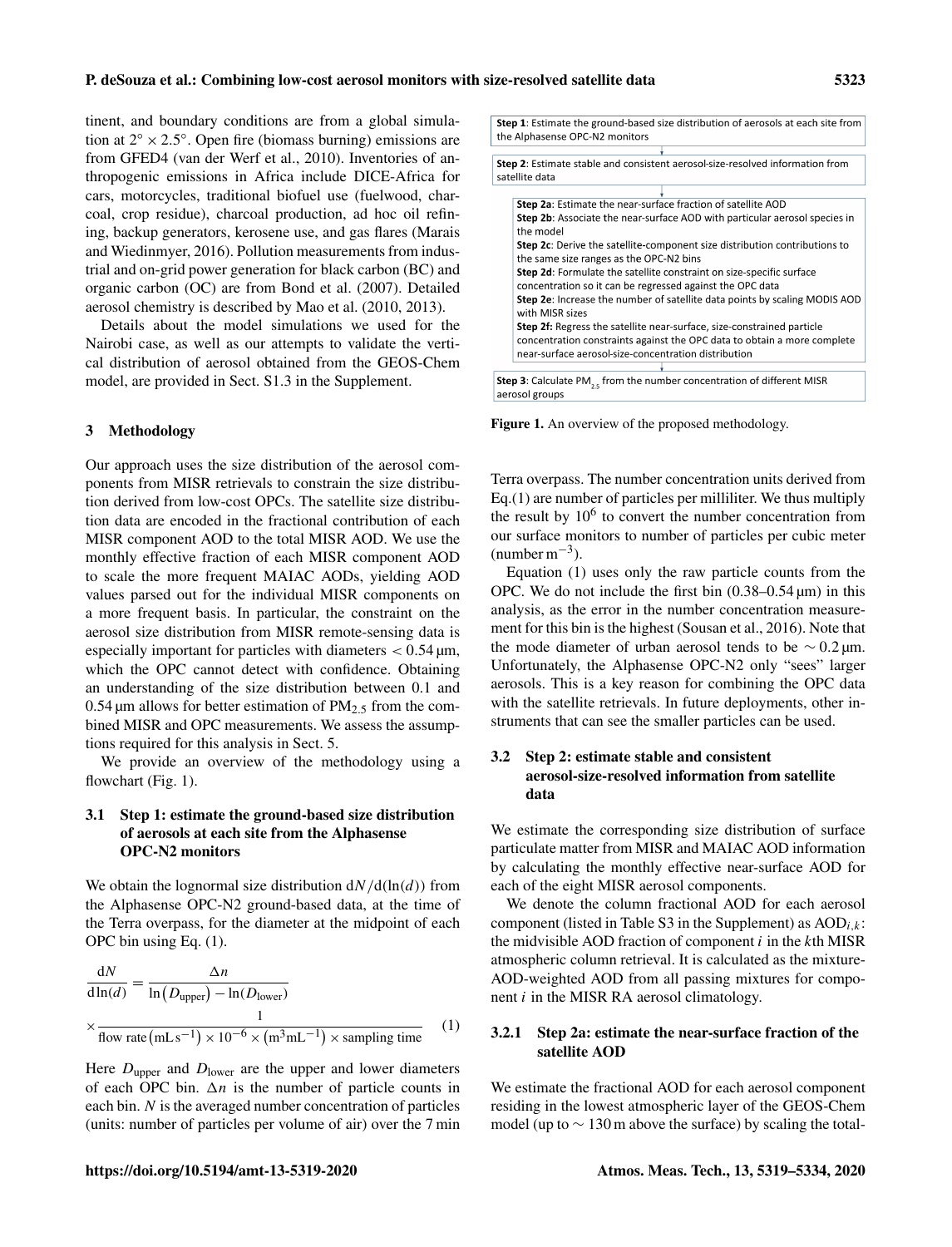column fractional AOD with the simulated aerosol vertical profiles from GEOS-Chem using Eq. (2).

$$
AOD_{N-S_i} = \frac{GEOS-Chem lower AOD}{GEOS-Chem column AOD} \times MISR AOD_i \quad (2)
$$

Here N-S denotes near-surface.

#### 3.2.2 Step 2b: associate the near-surface AOD with particular aerosol species in the model

Given the difference between the MISR aerosol components and the GEOS-Chem aerosol species, we use an approach similar to Liu et al. (2007) to connect the two. Specifically, we sum GEOS-Chem AOD values for spherical species, SO4-NH4-NO3, OC and BC. We then calculate the ratio of the AOD for these species in the lowest GEOS-Chem atmospheric layer to the total-column spherical-species AOD as the scaling factor for the MISR spherical components. For the very large spherical (MISR aerosol component 6) and nonspherical components (MISR aerosol components 19 and 21), we use the ratio of GEOS-Chem dust AOD in the lowest layer to the total-column dust AOD (Kahn and Gaitley, 2015). Henceforth, we refer to MISR component-specific, near-surface fractional AODs as MISR fractional AODs.

#### 3.2.3 Step 2c: derive the satellite-component size distribution contributions to specific sizes

We now obtain the particle properties from the MISR RA needed to constrain the OPC aerosol size distribution for sizes smaller than  $0.54 \mu m$ . Depending on retrieval conditions, if the aerosol retrieval is successful, MISR is able to distinguish aerosols in about three to five size bins (Sect. 2.2.1). The MISR RA uses these data to constrain a universe of possible aerosol mixtures to a subset of components that fit the data best. Although there is uncertainty in the details of the size distribution, the instrument provides consistent and stable retrievals over large areas and for a long period of time. Similarly, the process of constraining the universe of MISR aerosol types present is also consistent and stable over time. The corresponding lognormal size distribution  $dN/d(\ln(d))$  of all the aerosol components from the satellite data is obtained from Eqs. (3) and (4a).

$$
S_i(d) = \frac{e^{\frac{-(\ln(d) - \ln(d_{ci}))^2}{2(\ln(\sigma_i))^2}}}{\ln(\sigma_i) \times \sqrt{2\pi}}
$$
(3)

$$
\frac{\mathrm{d}N}{\mathrm{d}\ln(d)} = \sum_{i=1}^{8} N_{\mathrm{N-S}_i} \times S_i(d) \tag{4a}
$$

In Eq. (3),  $S_i(d)$  is the normalized size distribution of MISR aerosol component i. The representative size parameters are, specifically, the characteristic diameter  $(dc<sub>i</sub>)$  and the distribution width  $(\sigma_i)$  for each of the eight MISR aerosol components. Note that the upper and lower diameters of each aerosol component are considered in this analysis. Based on the retrieval algorithm assumptions, the size distribution of an aerosol component for diameters outside the range of each component is 0. For the Nairobi cases, only small, spherical particles and medium-coarse particles contribute significantly to the MISR-retrieved AOD (Table 2).  $N_{N-S_i}$  is the total number concentration of each MISR aerosol component present near the surface for each observation.

The size distributions  $S_i(D)$  for MISR aerosol components 2, 8 and 14 are the same (Table S3). MISR aerosol components 2, 8 and 14 represent optical analogs of typical urban pollution with different light-absorption properties. We rewrite Eq. (4a), grouping these three components into one aggregate term in Eq. (4b). Here  $N_{N-S_{(2,8,14)}}$  is the total near-surface number concentration of components 2, 8 and 14. The index i here runs only over the remaining MISR aerosol components: 1, 3, 6, 19 and 21.

$$
\frac{dN}{d\ln(d)} = \sum_{i=(1,3,6,19,21)} N_{N-S_i} \times S_i(d)
$$
  
+  $N_{N-S_{12,8,14}} \times S_{12 \text{ or } 8 \text{ or } 14} (d)$  (4b)

Importantly, the column-effective size distribution from Eq. (4b), derived from the MISR retrievals, corresponds to the surface-measured value from Eq. (1) only if the nearsurface aerosol properties are representative of the entire atmospheric column. Due to a lack of additional observational constraints, we must accept this as an assumption, along with the corresponding uncertainty. The assumption will be favored in places where the aerosol load is concentrated near the surface, which is common when the aerosol column is dominated by local sources. This is likely the case for many urban regions and is supported by the high correlation between MISR or MAIAC AOD<sub>N-S</sub> and OPC PM<sub>2.5</sub> in Nairobi when  $AOD > 0.15$  (see Sect. S2 in the Supplement). The size distribution of the total aerosol derived from a MISR retrieval is a sum of the size distributions of individual aerosol components, as represented in Eq. (4).

## 3.2.4 Step 2d: formulate the satellite constraint on size-specific surface concentration so it can be regressed against the OPC data

By definition, AOD<sub>558</sub> is proportional to [the number concentration of aerosols]  $\times$  [the extinction area of each particle at 558 nm wavelength]  $\times$  [the path over which AOD is assessed (which for MISR is the entire column – here, we scale the AOD to provide the near-surface component residing in the lowest layer of the GEOS-Chem model, which is 130 m vertically)]. In order to obtain near-surface number concentration of each aerosol component using this physical definition of AOD, we assume a uniformly mixed, nearsurface aerosol, with the AOD measured in all cases over a vertical path through the first 130 m of the GEOS-Chem model. As shown in Eq. (5), for each aerosol component, a dimensionless proportionality constant multiplied by the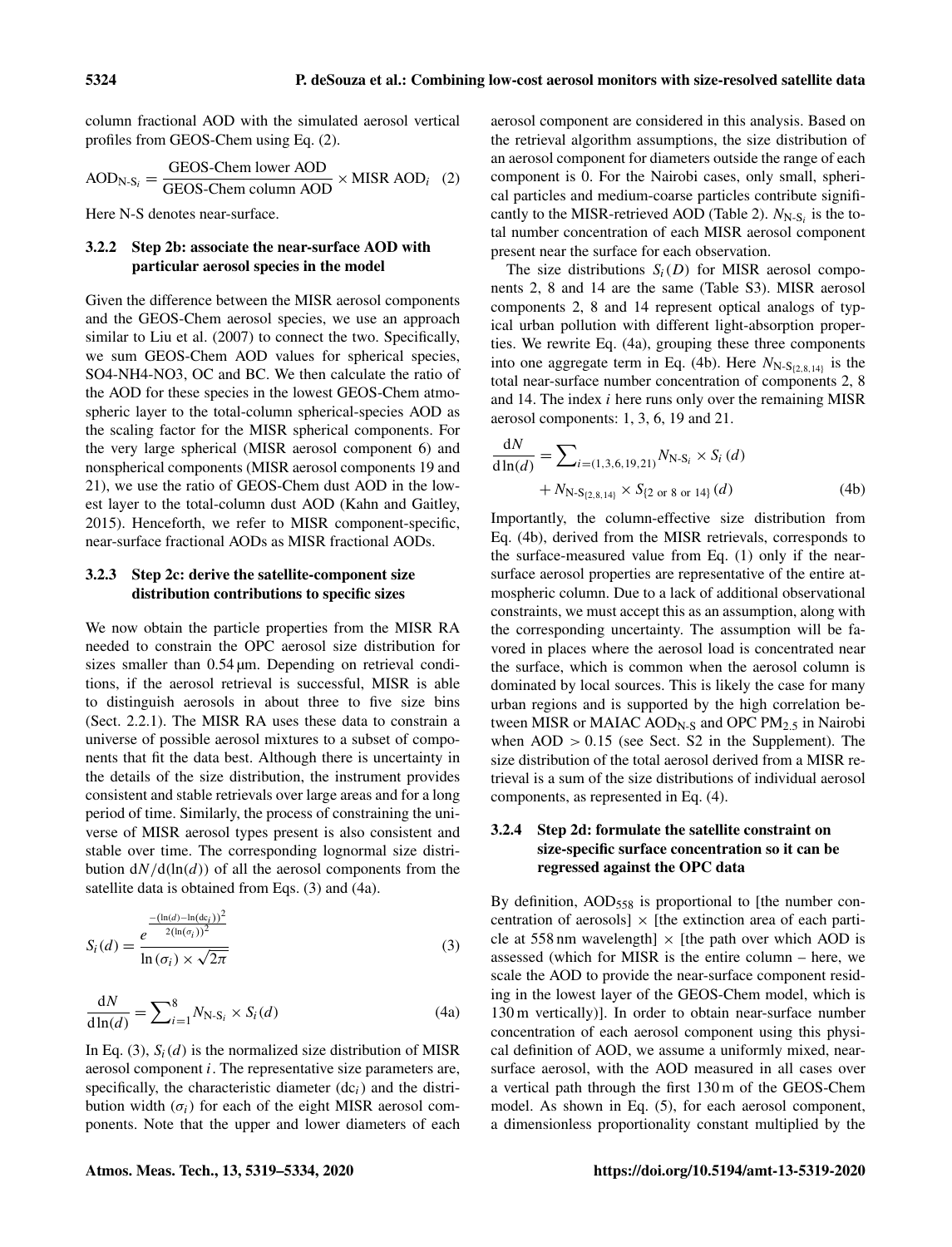$AOD<sub>N-S</sub>$  / path length (130 meters)  $\times$  spectral extinction coefficient is the number concentration of particles, summed over the path, per unit area. The spectral extinction coefficients of each aerosol component can be found in Table S3. The near-surface number concentration of each aerosol group is thus represented as follows.

For MISR aerosol components 1, 3, 6, 19 and 21,

$$
N_{\text{N-S}(1,3,6,19,21)} = \Gamma_{i=(1,3,6,19,21)}
$$
  
 
$$
\times \frac{\text{AOD}_{\text{N-S}_i}}{130 \text{ m} \times 10^{-12} \times (\text{m}^2 \text{ }\mu\text{m}^{-2}) \text{ optical extinction coefficient at 558 nm}_i (\text{ }\mu\text{m}^2)}.
$$
 (5a)

For the aggregate MISR aerosol group comprised of MISR aerosol components 2, 8 and 14,

$$
N_{\text{N-S}\{2,8,14\}} = \Gamma_{\{2,8,14\}} \times \sum_{i=\{2,8,14\}} \Delta_{\text{OD}_{\text{N-S}_i}} \Delta_{\text{OD}_{\text{N-S}_i}} \times \text{optical extinction coefficient at 558 nm}_i \text{ (µm}^2)}.
$$
 (5b)

The spectral extinction coefficients obtained from Table S3 are in units of square micrometers  $(\mu m^2)$ . To convert this to square meters  $(m^2)$ , we multiply these coefficients by  $10^{-12}$ . The number concentration  $N_{N-S_i}$  in Eq. (5a) and (5b) has units of number of particles per cubic meter (number  $m^{-3}$ ).  $\Gamma_i$  is a dimensionless scaling parameter needed to relate the modeled aerosol number concentration of each component to the actual number concentration present from the OPC measurements. We expect this value to be a constant, because the MISR retrievals are stable and consistent over time. We derive this parameter using the ground-based size distribution from the OPC-N2s, in the size range where the surface instruments have sensitivity.

#### 3.2.5 Step 2e: increase the number of satellite data points by scaling MODIS AOD with MISR sizes

To increase the satellite dataset, we use the average fractional AOD of each MISR aerosol component for a given month over a specific site to parse the total AOD from the more frequently sampled MAIAC product, using Eq. (6) to represent the MISR component fraction and Eq. (7) to calculate the corresponding MAIAC value.

$$
\text{MISR AOD}_{N-S, \text{month}, i} = \frac{\sum_{j=1}^{n} \text{MISR}_{N-S_i}}{n} \tag{6}
$$

$$
MAIAC_{N-S_i} = MAIAC \times \frac{MISR \text{ AOD}_{N-S, \text{ month}, i}}{\sum_{i=1}^{8} MISR \text{ AOD}_{\text{month}, i}} \tag{7}
$$

Here MISR  $AOD_{N-S, month, i}$  is the effective MISR nearsurface AOD for component *i* over a given surface site for a specific month of the year (obtained by averaging the available data, with the assumption of negligible change in particle properties over the month, as discussed in Sect. 2.2.1), and  $n$  is the number of MISR AOD<sub>i</sub> retrievals for that month. The AOD assigned to each MISR component i, based on scaling a given MAIAC AOD retrieval, is denoted  $\text{MAIAC}_i$ , For the remaining analysis, we use the scaled  $MAIAC<sub>N-S<sub>i</sub></sub>$ instead of  $MISR_{N-S_i}$  in Eq. (5a) and (5b).

## 3.2.6 Step 2f: regress the satellite near-surface, size-constrained particle concentration constraints against the OPC data to obtain a more complete near-surface aerosol-size-concentration distribution

To appropriately link the size-distribution from the OPCs with the MISR retrievals, we would ideally aggregate the OPC size bins in a similar way to that of MISR – very small, small, medium and large; calculate the OPC size distribution at the midpoint of these bins; and fit these size distributions with the size distribution derived from MISR. However, as the OPC has predefined bins, we assume that for favorable retrievals, each aerosol component follows a lognormal size distribution, consistent with the MISR algorithm assumptions. We use Eq. (4) to extract the size distribution of the total aerosol from MISR measurements that corresponds to the midpoint of each preexisting OPC bin within its range of sensitivity. Although the OPC counts particles for 16 diameter bins between 0.38 and 17  $\mu$ m (Table S1), we perform the OPC-MISR regression analysis only within the diameter range 0.54–2.55 µm for which both MISR and the OPCs have adequate sensitivity. This corresponds to 6 of 16 OPC size bins, bin 2–bin 7 (Table S1). When we use the MAIAC data, we still rely on the size information obtained from the MISR retrievals to represent the aerosol size distribution.

We perform the regression analysis, substituting the right side of Eq. (1) into the left side of Eq. (4b) and substituting the right side of Eq. (5a) and (5b) for the two  $N_{N-S_i}$  terms on the right side of Eq. 4b. We can then evaluate the  $\Gamma_i$ , based on the relationship between the surface-monitor size distribution on the left side of this equation (obtained from Eq. 1) and the satellite values represented on the right side, for each coincident observation. The  $\Gamma_i$ 's are essentially the aerosol-group-specific adjustment factors required to equate the near-surface aerosol number concentration measured by the surface monitor with that derived from the satellite. After calculating  $\Gamma_i$ , we can calculate  $N_{N-S_i}$  using Eq. (5a) and (5b).

#### 3.3 Step 3: calculate  $PM_{2,5}$  from the number concentration of the different MISR aerosol groups

In the final step, we calculate  $PM_{2.5}$  using the OPCcalibrated aerosol size distribution from MISR. As is already evident from the discussion above, it is not straightforward to obtain quantitative  $PM_{2.5}$  values from the particle size distribution information derived from satellite passive remote sensing. Further, Alphasense uses a proprietary algorithm to convert particle counts to dry mass. Particle counts in each of the 16 bins are multiplied by the volume of particles under ambient conditions in each bin assuming spherical particle shape, an assumed particle density and a factor corresponding to the ISO respirable convention for  $PM_{2.5}$ . Assumptions are made about the efficiency of the instrument inlet as a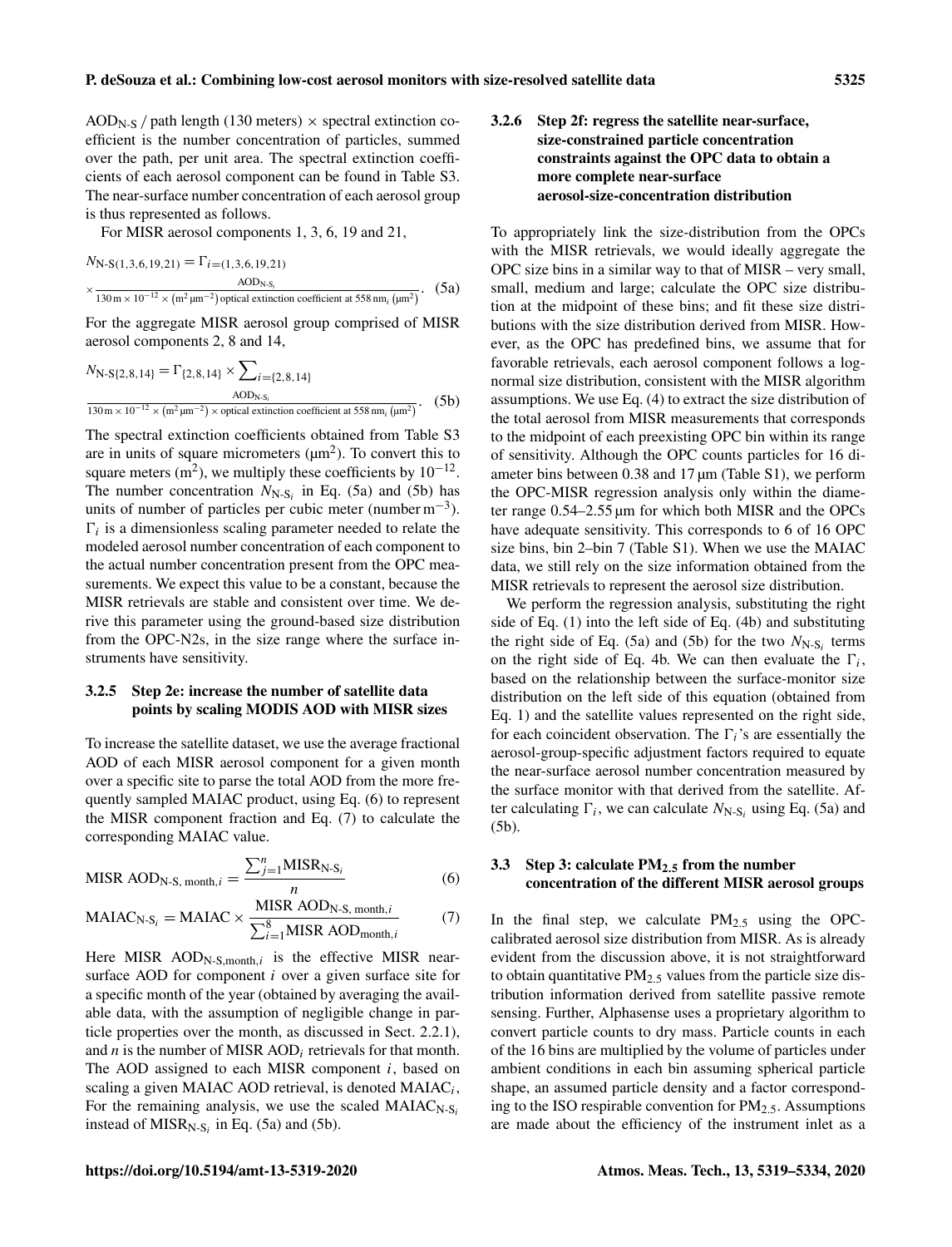function of particle size and about the size distribution functional form to obtain the volume of particles within each size bin. The total is then divided by the sampling time and sample flow rate to calculate the mass obtained per unit volume of air. Given these assumptions, we have more confidence in observed differences in the measurements than in the reported absolute concentration values. Our interpretation of the results in the next section proceeds with this in mind. Assuming spherical particles, the normalized volume distribution per particle for MISR aerosol component  $i$  is

$$
v_i(d) = \sum_{j=1}^n \frac{\pi d^3}{6} \times \frac{e^{-\frac{(\ln(d) - \ln(\text{dc}_j))^2}{2(\ln(\sigma j))^2}}}{d \times \ln(\sigma j) \times \sqrt{2\pi}}.
$$
(8)

Note that here the index i corresponds to MISR aerosol components 1, 3, 6, 19, and 21 or the aggregate group 2, 8 and 14. In Eq. (8),  $v_i(d)$  is the total normalized volume distribution of each aerosol component or group per volume of air. The total volume of the aerosol group with diameters between d and  $d + \Delta d$  per volume of air is provided by  $V(d)$  in Eq. (9).  $N_{N-S_i}$  is the ambient value of the total near-surface aerosol number concentration for MISR component/group i. The  $N_{N-S_i}$  value in Eq. (9) will be the same as that derived directly from the MISR data in Eq. (5a) and (5b) only to the extent that the near-surface aerosol type represents the totalcolumn aerosol type, an assumption we make consistently in this analysis.

$$
V_i(d) = N_{N-S_i} \times \int_{d}^{d+\Delta d} v_i(d) \times d(d)
$$
 (9)

The integration of  $v_i(d)$  for each aerosol component/group from 0 to a finite diameter is nontrivial. We solve this integral numerically using Eq. (10) to obtain the total volume contributed by each aerosol component per volume of air. When doing this integration, we are careful to take into consideration the lower and upper limits on the radius for each MISR aerosol component in each aerosol component/group.

$$
V_i(D) = N_{N-S_i} \times \sum_{d=1}^{d=D} \left( v_i \left( \frac{d}{10000} \right) \times 0.0001 \right) \tag{10}
$$

The unit of volume  $(V_i)$  here is cubic micrometers ( $\mu$ m<sup>3</sup>), as the unit of the diameter we use here is in micrometers  $(\mu m)$ . To calculate  $PM_{2,5}$  we need to multiply the total volume of each of the eight aerosol components for particles calculated using Eq.  $(10)$  by the particle density, as shown in Eq.  $(11)$ .

$$
PM_{2.5} = density \times \sum_{i=1}^{8} V_i(D_i)
$$
 (11)

In this analysis, we assume the same particle density that Alphasense uses in its algorithm. We compute PM2.<sup>5</sup> in units of micrograms per cubic meter ( $\mu$ g m<sup>-3</sup>) from the volume obtained: 1.65 g cm<sup>-3</sup> or 1.65 ×

10<sup>-6</sup> μg m<sup>-3</sup> (number m<sup>-3</sup> × (10<sup>-18</sup> × m<sup>3</sup> μm<sup>-3</sup>) × μm<sup>3</sup>  $\times 1.65 \frac{g \times 10^6 \,\text{µg}\,\text{g}^{-1}}{\text{cm}^3 \times 10^{-6} \text{m}^3 \text{cm}^{-3}}$ .

Note that the Alphasense algorithm to convert particle counts to mass is proprietary, and we do not have access to its methodology.

#### 4 Size-dependent near-surface particle concentrations, constrained by regression against satellite data for Nairobi, Kenya

In this section we apply the method described in Sect. 3 above to the OPC and satellite data collected in Nairobi from May 2016 through early March 2017. We present the results using the limited coincident MISR data and also using the larger scaled MODIS dataset, and we then summarize the assumptions and mitigating factors in the current analysis, which includes a discussion of possible improvements for future deployments. Some details about the Nairobi experiment are given in the Supplement; the main points and key results are presented here.

#### 4.1 Application of the method to the 2016–2017 Nairobi OPC deployment

Following steps 1, 2a and 2b of the methodology described in Sect. 3, Table 1 shows the near-surface AOD for the Nairobi data obtained from the vertically scaled MISR research algorithm for aerosol components 1, 3, 6, 19 and 21, as well as that for the aerosol group comprised of components 2, 8 and 14, using the standard universe of 74 mixtures. Nearsurface values were obtained by scaling total-column AOD based on GEOS-Chem simulated aerosol vertical distributions. The 10 rows in bold font correspond to observations that have a MISR total AOD (sum of the AOD of the eight MISR aerosol components)  $> 0.15$ . The corresponding surface  $PM_{2.5}$  from the ground-based OPC for the 10 favorable MISR retrievals is also presented. Table S2 in the Supplement shows the lognormal size distribution  $\left(\frac{dN}{d} \ln D\right)$ from the OPCs for the coincident surface observations that correspond to the 10 successful MISR retrievals where the total  $AOD_{558} > 0.15$ .

We obtain the group-specific particle size data from MISR (Step 2c) and the associated number concentrations  $(N_{N-S_i})$ from Eq. (5a) and (5b) (Step 2d). We then linked the size distribution of the MISR aerosol groups with that of the OPCs (Step 2f). The regression analysis was conducted using the total  $dN/d(\ln D)$  derived from the MISR measurements as the predictor of the  $dN/d(\ln D)$ , with the ground-based measurements as the dependent variable, assessed at six different diameters corresponding to the midpoints of the OPC size bins 2–7 (Eq. 1), where the datasets overlap. For each of the 10 high-AOD MISR cases, we have six  $dN/dln(D)$  measurements  $(= 60$  rows in our regression analyses).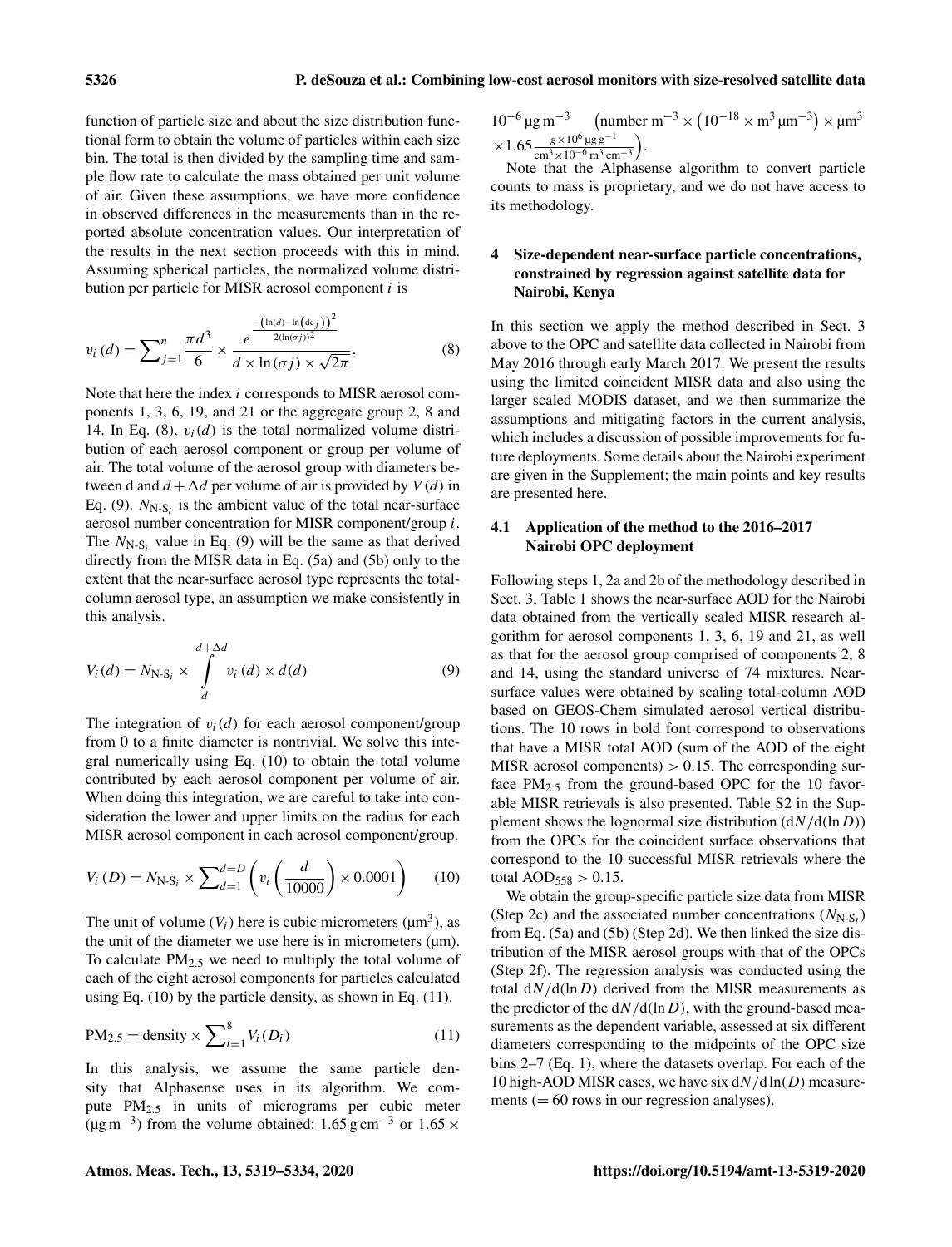#### P. deSouza et al.: Combining low-cost aerosol monitors with size-resolved satellite data 5327

Table 1. Successful near-surface MISR aerosol optical depth retrievals for each MISR aerosol component (including the aggregate scaled AOD from components 2, 8 and 14), the total near-surface MISR AOD and the total MISR AOD, averaged over a radial distance of  $1.6 \text{ km}^2$ from each surface-monitoring site. These values were obtained for each of the 28 coincident observations from the MISR research algorithm, run with the standard universe of 74 mixtures. The AOD is set to zero for aerosol components not present among the MISR-retrieved aerosol types. The retrieved amounts of components 19 and 21 were negligible or zero in all the retrievals. Near-surface values were obtained by scaling total-column AOD based on GEOS-Chem simulated aerosol vertical distributions. The 10 rows in bold correspond to observations that have a MISR total AOD (sum of the AOD of the eight MISR aerosol components) > 0.15. The corresponding surface  $PM_2$ , from the ground-based OPC for the 10 favorable MISR retrievals is also presented. Note that we have rounded the PM $_2$  5 values to the nearest integer to acknowledge the uncertainties in the OPC  $PM_{2.5}$  measurements. Dates are given as month/day/year.

| Date     | Orbit  | Location (1.6 km) |              | MISR near-surface AOD by component |                |      |      | Total    | Total        | 30 min averaged |                            |
|----------|--------|-------------------|--------------|------------------------------------|----------------|------|------|----------|--------------|-----------------|----------------------------|
|          | number | radial average)   | $\mathbf{1}$ | $2 + 8$                            | $\mathfrak{Z}$ | 6    | 19   | 21       | near-surface | <b>AOD</b>      | OPC PM $_2$ 5              |
|          |        |                   |              | $+14$                              |                |      |      |          | $AOD_{558}$  |                 | $(\mu g \, \text{m}^{-3})$ |
| 8/2/16   | 88423  | <b>UNEP</b>       | 0.00         | 0.13                               | 0.00           | 0.03 | 0.00 | 0.00     | 0.156        | 0.340           | 20                         |
| 8/2/16   | 88423  | <b>Alliance</b>   | 0.00         | 0.08                               | 0.00           | 0.01 | 0.00 | 0.00     | 0.090        | 0.192           | $\boldsymbol{9}$           |
| 8/2/16   | 88423  | Scholastica       | 0.00         | 0.17                               | 0.00           | 0.05 | 0.00 | 0.00     | 0.219        | 0.463           | 36                         |
| 8/2/16   | 88423  | <b>KGSA</b>       | 0.00         | 0.11                               | 0.00           | 0.03 | 0.00 | 0.00     | 0.139        | 0.301           | 18                         |
| 8/2/16   | 88423  | <b>All Saints</b> | 0.00         | 0.13                               | 0.00           | 0.03 | 0.00 | 0.00     | 0.162        | 0.348           | $\boldsymbol{9}$           |
| 10/14/16 | 89486  | <b>UNEP</b>       | 0.02         | 0.04                               | 0.01           | 0.02 | 0.00 | 0.00     | 0.085        | 0.201           | 19                         |
| 10/14/16 | 89486  | Alliance          | 0.01         | 0.03                               | 0.01           | 0.02 | 0.00 | 0.00     | 0.062        | 0.146           |                            |
| 10/14/16 | 89486  | Scholastica       | 0.01         | 0.03                               | 0.01           | 0.02 | 0.00 | $0.00\,$ | 0.076        | 0.179           | 17                         |
| 10/14/16 | 89486  | <b>KGSA</b>       | 0.02         | 0.03                               | 0.01           | 0.02 | 0.00 | 0.00     | 0.086        | 0.203           | 18                         |
| 10/14/16 | 89486  | <b>All Saints</b> | 0.01         | 0.03                               | 0.01           | 0.03 | 0.00 | 0.00     | 0.089        | 0.211           | 16                         |
| 12/17/16 | 90418  | <b>UNEP</b>       | 0.01         | 0.03                               | 0.01           | 0.03 | 0.00 | 0.00     | 0.075        | 0.179           | 8                          |
| 12/17/16 | 90418  | Alliance          | 0.01         | 0.02                               | 0.01           | 0.02 | 0.00 | 0.00     | 0.055        | 0.130           |                            |
| 12/17/16 | 90418  | Scholastica       | 0.01         | 0.02                               | 0.01           | 0.02 | 0.00 | 0.00     | 0.055        | 0.131           |                            |
| 12/17/16 | 90418  | <b>KGSA</b>       | 0.01         | 0.01                               | 0.01           | 0.01 | 0.00 | 0.00     | 0.041        | 0.102           |                            |
| 12/17/16 | 90418  | All Saints        | 0.01         | 0.01                               | 0.01           | 0.01 | 0.00 | 0.00     | 0.041        | 0.105           |                            |
| 1/2/17   | 90651  | <b>KGSA</b>       | 0.01         | 0.02                               | 0.01           | 0.02 | 0.00 | $0.00\,$ | 0.048        | 0.124           |                            |
| 1/18/17  | 90884  | <b>UNEP</b>       | 0.00         | 0.02                               | 0.01           | 0.02 | 0.00 | 0.00     | 0.052        | 0.132           |                            |
| 1/18/17  | 90884  | Alliance          | 0.00         | 0.02                               | 0.01           | 0.01 | 0.00 | 0.00     | 0.041        | 0.106           |                            |
| 1/18/17  | 90884  | Scholastica       | 0.00         | 0.02                               | 0.01           | 0.02 | 0.00 | 0.00     | 0.047        | 0.118           |                            |
| 1/18/17  | 90884  | All Saints        | 0.00         | 0.02                               | 0.01           | 0.02 | 0.00 | 0.00     | 0.046        | 0.119           |                            |
| 1/25/17  | 90986  | <b>UNEP</b>       | 0.01         | 0.02                               | 0.01           | 0.02 | 0.00 | 0.00     | 0.049        | 0.123           |                            |
| 1/25/17  | 90986  | Scholastica       | 0.01         | 0.02                               | 0.01           | 0.02 | 0.00 | 0.00     | 0.046        | 0.113           |                            |
| 1/25/17  | 90986  | All Saints        | 0.01         | 0.02                               | 0.01           | 0.02 | 0.00 | 0.00     | 0.053        | 0.129           |                            |
| 2/3/17   | 91117  | <b>UNEP</b>       | 0.00         | 0.00                               | 0.00           | 0.00 | 0.00 | 0.00     | 0.010        | 0.028           |                            |
| 2/3/17   | 91117  | Alliance          | 0.00         | 0.00                               | 0.00           | 0.00 | 0.00 | 0.00     | 0.004        | 0.012           |                            |
| 2/3/17   | 91117  | Scholastica       | 0.00         | 0.00                               | 0.00           | 0.00 | 0.00 | 0.00     | 0.011        | 0.030           |                            |
| 2/3/17   | 91117  | All Saints        | 0.00         | 0.01                               | 0.00           | 0.01 | 0.00 | 0.00     | 0.018        | 0.049           |                            |
| 2/26/17  | 91452  | Alliance          | 0.01         | 0.02                               | 0.01           | 0.02 | 0.00 | 0.00     | 0.058        | 0.134           |                            |

We have performed multiple analyses making different assumptions to explore the range of impacts these choices have on the results. The different analyses are summarized here.

- 1. *Analysis 1*. We only consider observations from MISR for all MISR aerosol components except for component 21.
- 2. *Analysis 2*. We only consider observations from MISR for all components except for components 1 and 21.
- 3. *Analysis 3*. We consider the scaled MAIAC AODs for all MISR components except 21.
- 4. *Analysis 4*. We considered scaled MAIAC AODs for all components except 1 and 21.

5. *Analysis 5*. We considered scaled MAIAC AODs where the total MAIAC AOD  $\geq$  0.15, for all components except 1 and 21.

### 4.1.1 Only MISR retrievals considered (analyses 1 and 2)

For all regression analyses we excluded MISR component 21 as the AOD retrieved for this component is 0.

In regression Analysis 1, we included the remaining MISR components. Not all of the coefficients in the regression are significant, and some are negative. Each coefficient in the regression represents the total number concentration of the respective aerosol group, which physically cannot be neg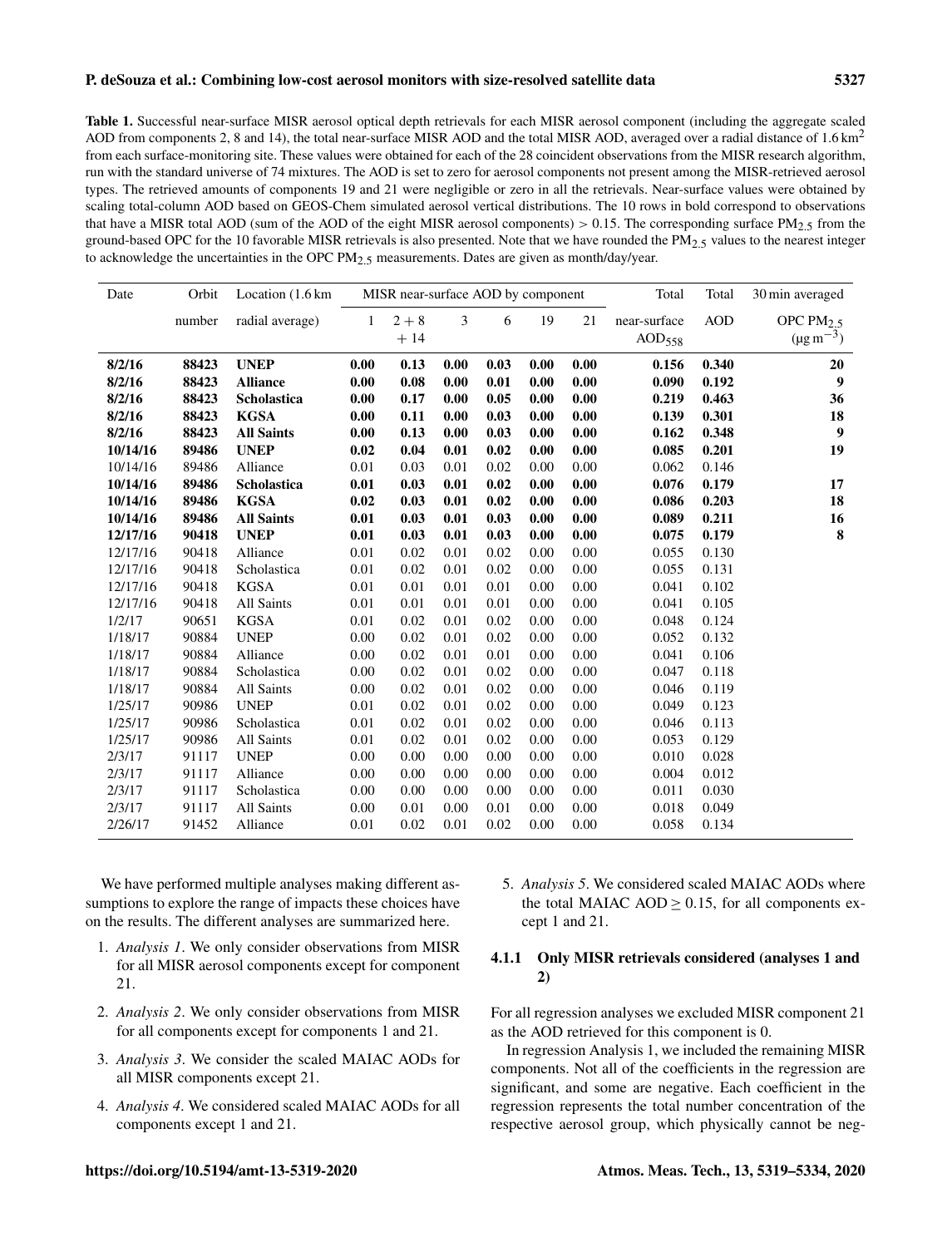ative. However, it is possible for a statistical weight to be negative, as the regression approach aims to formally match the retrieved values with available observations, and there can be aerosol components and mixtures missing from the MISR algorithm climatology (Kahn et al., 2010). As such, leveraging from the better-fitting components can skew the coefficients for other particles negative. Provided the negative weights are small compared to the dominant retrieved components, the negative values represent noise in the results. This can apply to components 1 and 8 that are often retrieved in relatively small quantities, as well as to component 19, a dust optical analog, that very likely does not match actual dust in the region. Moreover, MISR component 1, with  $r_e$ (effective radius) = 0.06 µm, is well below the OPC lowest size sensitivity limit.

Regression Analysis 2 was thus run without components 1 and 19.

The results of regression analyses 1 and 2 are given in Table 2. Figure 2 shows the particle size distributions  $(dN/d\ln D)$  from the air quality monitors obtained for all relevant ground-based observations, superimposed on the size distributions derived from the regression analysis results of Analysis 2. The derived size distributions from each instrument are quite well matched in nearly all cases, despite the assumptions involved. The Nairobi aerosol has a size distribution that is sampled by MISR. The large-end tail is sampled by the OPCs, and our method uses the region of size overlap to perform the particle size scaling. The results in Fig. 2 indicate that the two instruments are in fact sampling parts of the same particle size distribution. For Analysis 2, the adjusted  $R$  squared is 0.82.

#### 4.1.2 Using scaled MAIAC retrievals (analyses 3, 4, and 5)

To increase satellite sampling, we repeated the regression analysis by scaling MAIAC AODs using the monthly effective MISR aerosol component AOD fractions (steps 2e and 2f). We have 1712 MAIAC AOD retrievals that fall within a radial distance of 1.6 km of a ground station. However, there are only 10 favorable MISR particle property retrievals, on three unique days. Using the MISR component AOD values to parse the MAIAC total AOD, even on a monthly basis, leaves 304 MAIAC retrievals on 20 unique days (Fig. S6 in the Supplement). Yet this provides about 30 times as much data as the MISR data alone.

Like Analysis 1, Analysis 3 includes all MISR aerosol components but was run using the scaled MAIAC dataset. We also ran analyses 4 and 5 with the MAIAC data – this time excluding MISR components 1 and 19. For Analysis 5, we further restricted the MAIAC retrievals to those with the total  $AOD > 0.15$  (85 MAIAC AODs) to ensure that nearsurface aerosols dominate in this analysis. The adjusted R squared for Analysis 5 is 0.76. When we used MAIAC AODs at a radial distance of 1 and 0.5 km from each site (instead of 1.6 km), repeating Analysis 5 yielded adjusted R squared values of 0.77 in both cases. This suggests that our results are robust to the radius considered.

The results for the five analyses are given in Table 2. All the coefficients for the remaining aerosol groups included in analyses 2, 4 and 5 are positive and statistically significant ( $p$  value almost equal to or less than 0.05). Figure 3a shows PM<sub>2.5</sub> from the ground-based OPCs (scaled by a factor of 4 for the sake of comparison) and the corresponding  $PM_{2.5}$ calculated from MISR (Step 3), using the results of Analysis 2. The MISR-derived and OPC PM tend to show similar peaks, with the exception of All Saints. Taking all points into consideration, the correlation between the two PM datasets is 0.56. The OPC at All Saints is situated in a particularly clean area, surrounded by hotspots of pollution due to informal settlements nearby. The average pollution in the coincident satellite grid cell is higher than that observed by the OPC at this particular site, likely caused by the difference in spatial sampling. When we drop measurement at All Saints from this analysis, the correlation between the derived  $PM_{2.5}$ from MISR and that of the OPC is 0.76 (Fig. 3b).

Similarly, Fig. S7 in the Supplement displays the derived PM2.<sup>5</sup> concentrations from MAIAC/MISR AOD estimates using coefficients from Analysis 5 and the corresponding surface  $PM_{2.5}$  from the OPCs. The correlation between the two PM values is 0.47. When we drop All Saints, the correlation increased to 0.48. However, the adjusted  $R$  squared is  $\sim$  0.8 when working directly with size distribution information (Step 2f) rather than the  $PM_{2.5}$  values due to the additional assumptions involved (Step 3).

The satellite-derived PM values are very high relative to the OPCs in nearly all cases. The dominant contributing factor is that a large fraction of aerosols in Nairobi are primary combustion aerosols with diameters  $< 0.54 \,\mathrm{\mu m}$  that MISR detects (Fig. S4 and Table S3) but that are not included in the OPC data due to a lack of sensitivity. In addition, any secondary aerosol formation from the many sources of gaseous precursors would produce small particles, and any underestimate in the particle density assumed in the OPC retrieval might also play a role. A further possible contributing factor, at least at one site (Kibera Girls Soccer Academy), is the frequent dominance of coarse-mode particles, which contribute to the total AOD observed by MISR. However, MISR does not retrieve specific size information for particles larger than about 2–3 µm (Sect. 2.2.1 above), so the MISR total AOD is ascribed to smaller-sized particles, where the retrieval is sensitive; this can inflate the number concentration of these particles. Given these issues, our method focuses on the size range over which both the OPC and MISR measurements are sensitive (Fig. 2). As most of the particles retrieved over the urban Nairobi region are components within the typical combustion-particle size distribution (see Sect. S1.2.1 in the Supplement), the method yields a high correlation despite the limitations of the data and actually uses the satellite data to account for smaller particles that the OPCs miss.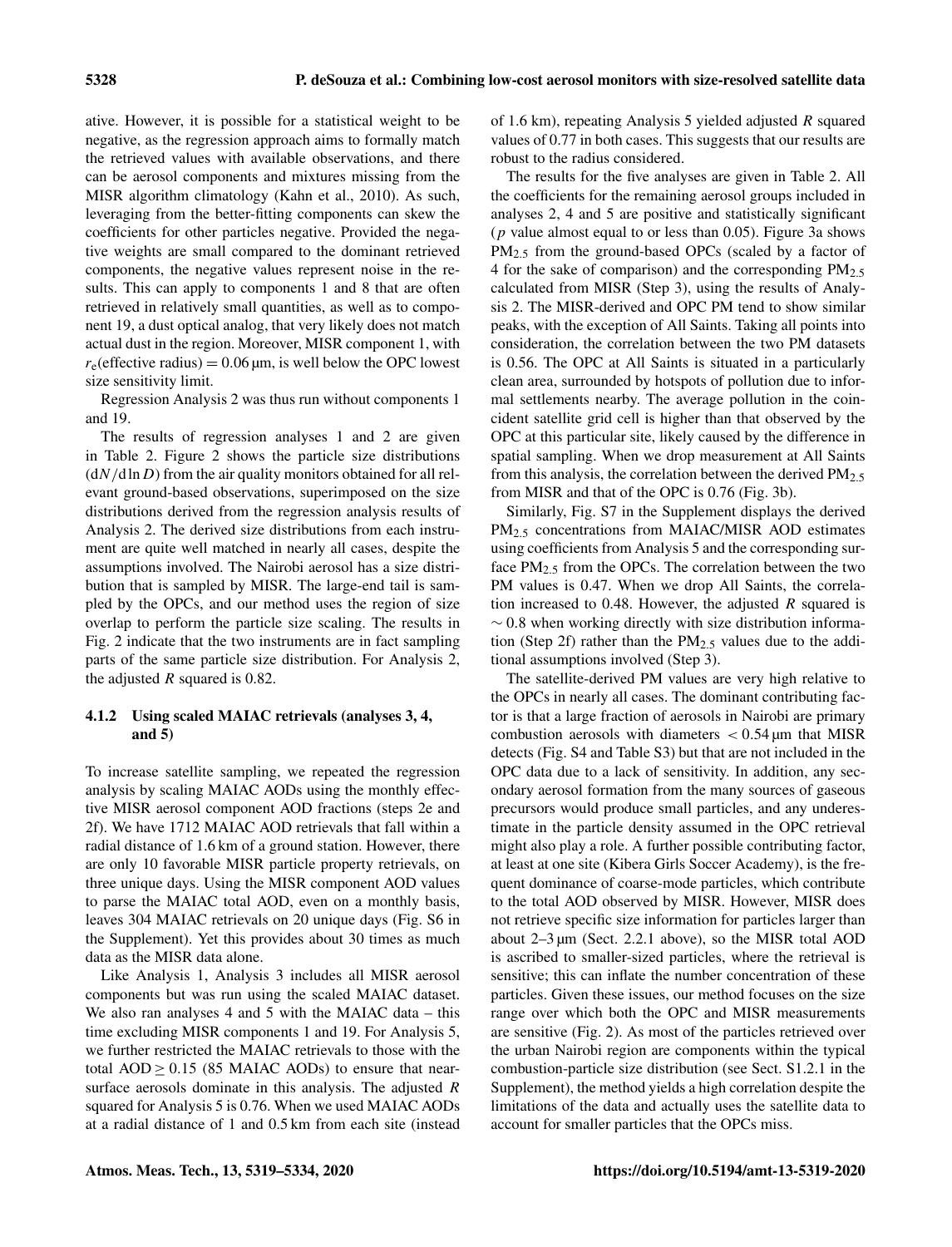| Table 2. Results from multiple linear regression analyses using the size distribution of MISR aerosol components as the independent variable and the size distribution from the OPC as<br>the dependent variable. In analyses 1 and 2, the size distribution of components for MISR observations with a total AOD > 0.15 is used. In analyses 3, 4 and 5 MISR component AODs | were obtained by scaling MAIAC AODs using the monthly effective MISR aerosol component AOD fractions. Equations (5a) and (5b) are used to derive the total number concentration | of each MISR aerosol group ( $N_{N+S_1}$ ). Because the AOD retrieved for MISR aerosol component 21 is 0, we do not consider this component in the regression analysis. Analysis 1 and 3 | ncludes MISR aerosol component 1 and 19, whereas analyses 2, 4 and 5 do not. In Analysis 5, we restricted the MAIAC retrievals considered to those where the total AOD $\geq$ 0.15. |  |
|------------------------------------------------------------------------------------------------------------------------------------------------------------------------------------------------------------------------------------------------------------------------------------------------------------------------------------------------------------------------------|---------------------------------------------------------------------------------------------------------------------------------------------------------------------------------|------------------------------------------------------------------------------------------------------------------------------------------------------------------------------------------|-------------------------------------------------------------------------------------------------------------------------------------------------------------------------------------|--|
|                                                                                                                                                                                                                                                                                                                                                                              |                                                                                                                                                                                 |                                                                                                                                                                                          |                                                                                                                                                                                     |  |
|                                                                                                                                                                                                                                                                                                                                                                              |                                                                                                                                                                                 |                                                                                                                                                                                          |                                                                                                                                                                                     |  |

|                         |                     | $95\%$ CI    |                                               |                                                                                                                              | $(1.6, 5.2) \times 10^8$                                                                                | $(6.1, 7.5) \times 10^9$                      |                                                             |                    |
|-------------------------|---------------------|--------------|-----------------------------------------------|------------------------------------------------------------------------------------------------------------------------------|---------------------------------------------------------------------------------------------------------|-----------------------------------------------|-------------------------------------------------------------|--------------------|
| Analysis 5 (total MAIAC | $AOD \geq 0.15$     | Coefficients |                                               |                                                                                                                              |                                                                                                         | $6.8 \times 10^{9***}$                        | I<br>$\overline{\phantom{a}}$                               | 0.76               |
|                         |                     | $95\%$ CI    |                                               | $(5.4, 6.2) \times 10^8$   $5.3 \times 10^{8***}$ $(4.9, 5.7) \times 10^8$   $6.0 \times 10^{8***}$ $(5.3, 6.6) \times 10^8$ | $(1.5, 2.0) \times 10^{9}$   $6.0 \times 10^{8***}$ $(5.0, 6.9) \times 10^{8}$   $3.4 \times 10^{8***}$ | $(6.4, 7.2) \times 10^9$                      |                                                             |                    |
|                         | Analysis 4m (MAIAC) | Coefficients |                                               |                                                                                                                              |                                                                                                         | $6.8 \times 10^{9***}$                        |                                                             | 0.74               |
|                         |                     | 95% CI       | $(-4.0, -2.6)$<br>$\times 10^{10}$            |                                                                                                                              |                                                                                                         | $(6.4, 7.8) \times 10^9$                      |                                                             |                    |
| Analysis 3 (MAIAC)      |                     | Coefficients | $-3.3 \times 10^{10***}$                      | $5.8 \times 10^{8***}$                                                                                                       | $1.7 \times 10^{9***}$                                                                                  | $4.2 \times 10^{10}$ , 7.1 $\times 10^{9***}$ | $-1.5 \times 10^{10***}$ $(-2.2, -0.8)$<br>$\times 10^{10}$ | 0.75               |
|                         |                     | $95\%$ CI    |                                               | $3.1 \times 10^{8}$ ,<br>$5.3\times10^8$                                                                                     | $0.4 \times 10^{9}$ ,<br>$1.3 \times 10^{9}$                                                            | $7.3\times10^{10}$                            | Ī                                                           |                    |
| Analysis 2m (MISR only) |                     | Coefficients |                                               | $\times10^{+8***}$<br>4.2                                                                                                    | $\times10^{+8***}$<br>8.2                                                                               | $\times10^{9***}$<br>5.7                      | I                                                           | 0.82               |
|                         |                     | $95\%$ CI    | $-5.1 \times 10^{10}$<br>$1.9 \times 10^{10}$ | $5.4\times10^8$                                                                                                              | $2.6 \times 10^9$<br>$0.1 \times 10^{9}$ .                                                              | $8.4\times10^9$<br>$3.9 \times 10^{9}$ .      | $-3.1 \times 10^{10}$<br>$1.2\times10^{10}$                 |                    |
| Analysis 1 (MISR only)  |                     | Coefficients | $-1.7\times10^{10}$                           |                                                                                                                              | $1.4\times10^{9*}$                                                                                      | $6.2 \times 10^{9***}$                        | $-9.0 \times 10^{9}$                                        | 0.82               |
|                         |                     |              | Component                                     | Component 2, 8, 14 $4.3 \times 10^{8***}$ 3.2 $\times 10^8$ ,                                                                | Component 3                                                                                             | Component 6                                   | Component 19                                                | Adjusted R squared |

The  $p$  values of coefficients: The *p* values of coefficients: \*  $\leq 0.05$ ; \*\*  $\leq 0.01$ ; \*\*\*  $\leq 0.001$ . ≤ 0.05; ∗∗ ≤ 0.01; ∗∗∗ ≤ 0.001.

## P. deSouza et al.: Combining low-cost aerosol monitors with size-resolved satellite data 5329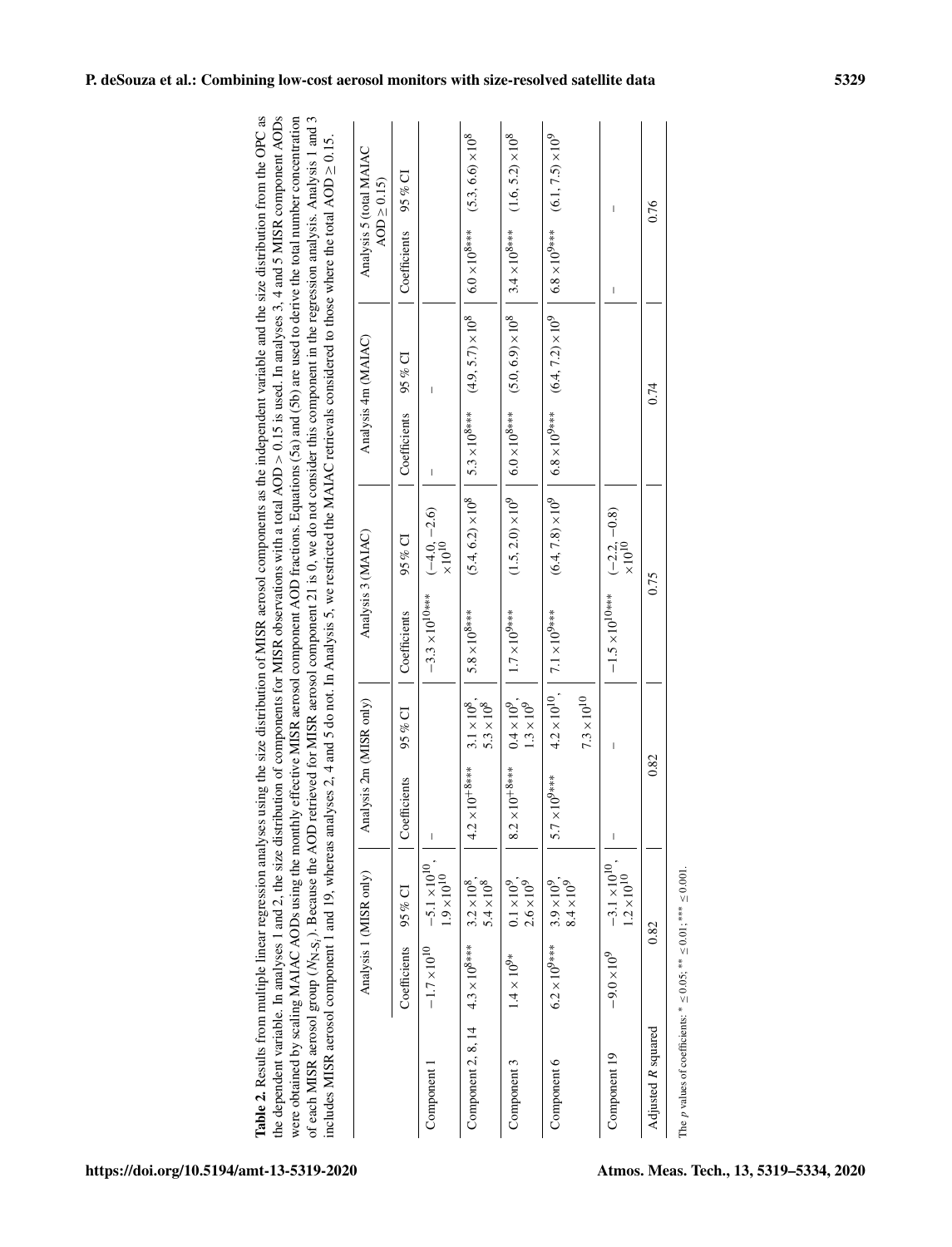

Figure 2. Ground-based size distributions (number  $m^{-3}$ ) obtained from the low-cost air quality monitors, represented by points at the bincenter diameters (µm) for each of the OPC bins 2–7, and the corresponding size distribution derived from the 10 favorable MISR retrievals (represented by lines). The orbit number of the satellite observation is provided along with which ground-based monitor location with which the satellite pixel overlapped.

#### 4.2 Assumptions and mitigating factors in the current analysis, with advice for future deployments

The data collected during the 2016–2017 Nairobi experiment are not ideal for the current application. However, there were also mitigating factors, which we summarize here, along with the lessons learned for the benefit of future deployments.

– *MISR sampling frequency*. Generally low AOD over Nairobi, combined with the relatively narrow MISR swath width and low latitude of the target region, left just 10 cases meeting the criteria for good aerosol-type retrievals from MISR during the OPC surface-network deployment. As such, we were forced to assume that single or pairs of MISR particle-type retrievals in a given month represent the aerosol properties for the entire month. However, the observation that the MISRretrieved particles varied little among the available observations (Fig. S3) and are typical of urban pollution from the local sources expected in Nairobi favors this approach. Selecting cases having midvisible  $AOD \geq$ 0.15 also favors conditions where local sources dominate. The assumption is further supported by GEOS-Chem model aerosol-type simulations (Sect. 2.3 above, and Fig. S5). As AOD varies considerably more than aerosol type at the Nairobi site, we addressed that aspect of limited MISR sampling by using MISR monthly size-resolved information to scale the much more fre-

quent MODIS-MAIAC AOD retrievals. In future experiments, sites typically experiencing higher AOD, preferably also at higher latitude, as well as longer deployments could greatly improve the MISR sampling statistics for this application.

– *Aerosol vertical distribution*. We also use the GEOS-Chem AOD vertical distribution to obtain the nearsurface component of the MISR total-column AOD and assume that MISR-retrieved total-column particle properties are dominated by near-surface particles in the study region. As expected, our analysis works best on days when the satellite-derived AOD was  $\geq 0.15$ and near-surface urban aerosols dominate the column (Fig. S5). The observation that the MISR-retrieved particles are typical of urban pollution from local sources in Nairobi (Table 1 and Sect. 1.2.1 in the Supplement) also favors this assumption. Further, dust is the most likely transported species, and it is distinguished from pollution particles in MISR retrievals based on large size and nonspherical shape. AOD is derived from satellite instruments under ambient RH conditions. If the particles were hygroscopic, however, they could adsorb water vapor and appear larger than they would be under dry conditions, which is how PM2.<sup>5</sup> is usually assessed. Yet, the RH at the Nairobi site was generally low during the study period (Table S2), pollution particles are not very hygroscopic and the OPC measurements were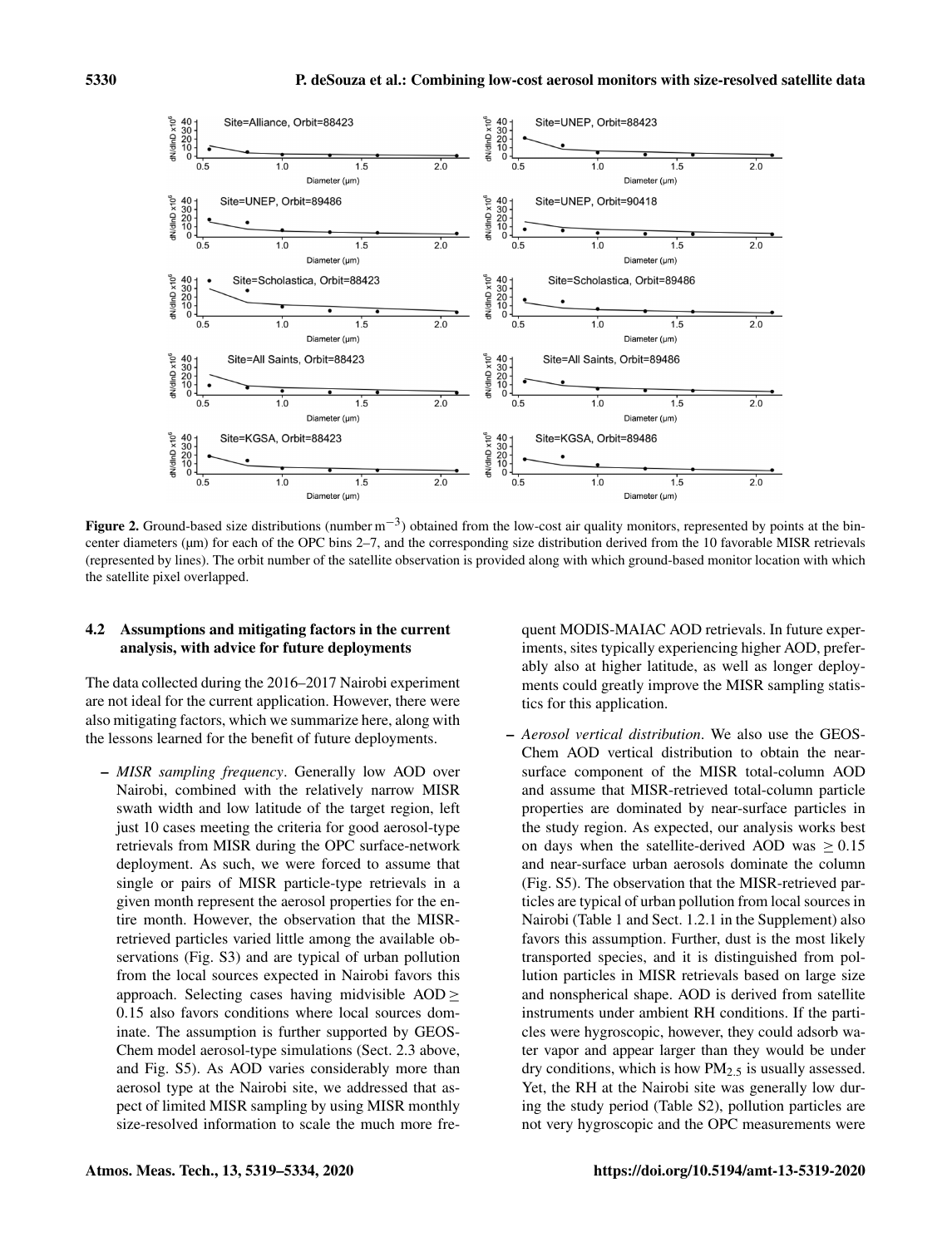

Figure 3. (Red)  $PM_{2.5}$  ( $\mu$ g m<sup>-3</sup>) measured from the OPC-N2 (scaled up by a factor of 4 to compare with the PM derived from MISR) and (blue)  $PM_{2.5}$  calculated from coincident MISR observations for the (a) 10 cases where MISR  $AOD > 0.15$  (identified by the MISR orbit number and the coincident site name along the horizontal axis) and (b) coincident MISR observations at all sites but All Saints, using model coefficients from Analysis 2 in Table 2. The regression analysis yields a correlation of 0.56 for the data in panel (a), whereas the correlation is 0.76 for panel (b). A major factor contributing to the quantitative difference is probably the lack of OPC sensitivity to particles  $< 0.54$  µm in diameter.

also obtained at ambient RH (Sect. 2.1 above), all mitigating the RH issue. Unfortunately, there were no local lidar observations to validate the model vertical aerosol distribution, and neither the CALIPSO nor the CATS space-based lidars acquired data useful for this purpose, as discussed in Sect. S1.3 in the Supplement. In future deployments, a single, well-placed surface lidar in the region could test the assumptions about aerosol vertical distribution and determine whether any aerosol layers aloft contribute significantly to the satellite columneffective particle property retrievals.

– *OPC small-particle sampling*. Pollution particles typically have diameters in the range  $0.1-0.3 \mu m$ , and the pollution particles MISR retrieved had effective radii of  $0.12 \mu m$  (effective diameter  $0.24 \mu m$ ). Yet, the Alphasense OPC-N2 instruments used in the current study

do not register particles  $< 0.38 \mu m$  in diameter, and the smallest size bin is noisy, effectively limiting the OPC size sensitivity to particles  $> 0.54$  µm. As such, particle size regressions in this study were performed over six size bins spanning 0.54–3 µm, capturing the range over which both satellite and surface instruments are sensitive. The small-particle-observation limitations represent a significant uncertainty in the results. However, the particle size comparisons shown in Fig. 2 demonstrate very good agreement over the six-bin range, and, further, we obtained  $\sim 0.8R^2$  model fits for the aerosol size distribution formally, when considering either the MISR retrievals alone or the better-sampled MAIAC AODs parsed to the MISR component fractions. As MISR sensitivity extends to particles  $\sim 0.1$  µm, the satellite data help account for fine aerosols having diameters  $< 0.54 \,\text{\mu m}$  in our analysis. For future deployments where the dominant particle type is urban pollution, including surface instruments that have sensitivity to particles down to ∼ 0.1–0.2 µm in diameter would make the surface-station dataset substantially more robust. Further, at least one coincident, strategically located reference air quality monitor would make it possible to quantify retrieval sensitivity with greater confidence.

#### 5 Conclusions

For many locations around the world, the alternative to deploying low-cost air quality monitors is having no groundmonitoring at all. Surface monitors are essential to help characterize the near-surface aerosol components within totalcolumn satellite observations, but they offer only limited coverage, and the PM measurements from low-cost monitors in themselves are generally not well calibrated.

This paper develops and presents a novel method that moves away from the conventional approach of linking remotely sensed, total-column AOD from satellites with directly sampled particulate mass per volume of air from surface monitors. Instead, it combines satellite, componentspecific AOD retrievals with particle counts from low-cost monitors to constrain the size distribution of surface aerosol and  $PM_{2.5}$ . Retrieving some particle size information is possible with data from the space-based MISR instrument under favorable retrieval conditions. The MISR-retrieved particle effective cross-sectional area is linked with the size distribution of particulates as observed by the low-cost OPC-N2 observations. As far as we know, size-resolved particle counts have not previously been used to associate remote-sensing and direct-surface aerosol data, as most standard reference monitors provide particulate mass measurements and not particle counts partitioned by particle size.

We applied the method presented in Sect. 3 to data from a 2016–2017 10-month Nairobi experiment, due to the rel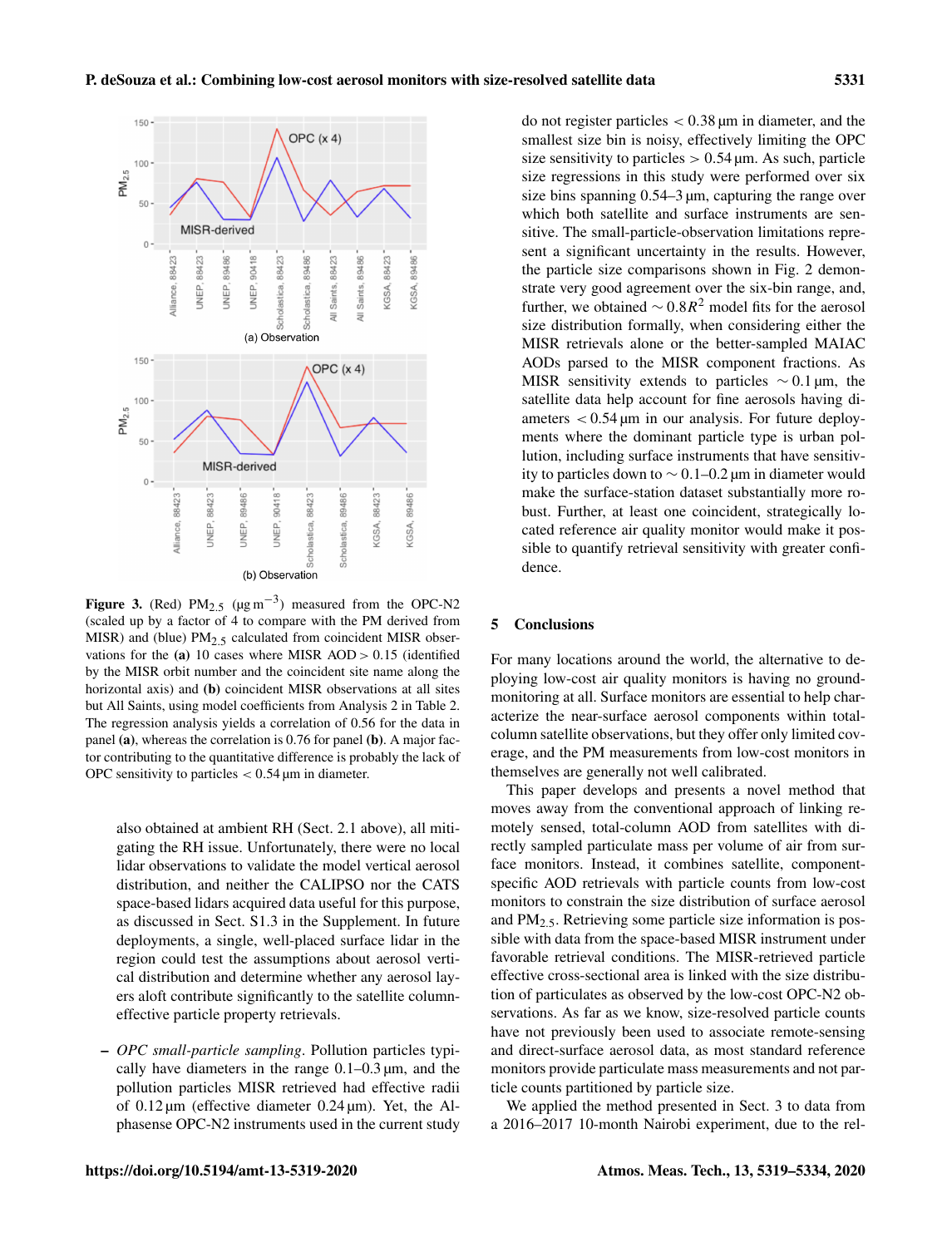ative longevity of that data record. Limitations in the experiment design and implementation included relatively infrequent MISR sampling and low AOD, as well as the lack of a lidar or high-quality reference particle sampler in the field to validate assumptions about aerosol vertical distribution and satellite-retrieved small-particle surface concentration, respectively. However, the dominance of locally generated urban pollution particles concentrated near the surface, low relative humidity, and an effective approach for scaling more frequent MODIS data with the MISR-retrieved size distributions are mitigating factors. The method produced high correlations (∼ 0.8) between satellite-derived and surfacestation-measured  $PM_{2.5}$ , and, most importantly, the satellite data helped significantly to account for smaller particles that tend to dominate urban aerosol pollution but are below the detection size limit of the OPCs.

Our analysis also led to specific suggestions for performing future deployments with fewer assumptions, such as including at least one carefully sited, surface-based lidar and reference air quality monitor. Applying the technique under conditions more favorable for this approach could help assess air quality in rapidly urbanizing cities in developing countries, where pollution increases are having dramatic public health consequences and where monitoring is limited or entirely absent. We hope that, with the increasing focus on air quality (e.g., the expansion of the SPARTAN network, Weagle et al., 2018), broader application of low-cost monitoring can occur. Further, the planned MAIA instrument (expected launch year: 2022), like MISR, will be able to provide sizeresolved information about aerosols from space for a subset of cities at higher temporal resolution (Diner et al., 2018). As such, it should better capture the variability in aerosol type, and the data can be incorporated into our methodology.

*Data availability.* The tables contain all the data used in this analysis. The code is available on request.

*Supplement.* The supplement related to this article is available online at: [https://doi.org/10.5194/amt-13-5319-2020-supplement.](https://doi.org/10.5194/amt-13-5319-2020-supplement)

*Author contributions.* PdS had the original idea. PdS and RAK developed and conceptualized the methodology. RAK supervised this work. PdS was part of the team that deployed the Nairobi low-cost OPC-N2 network. JAL provided the MISR RA AOD estimates. EAM provided the GEOS-Chem results. PdS wrote the original manuscript. PdS carried out the analysis and wrote the code. RAK and PdS rewrote, edited and reviewed the manuscript. FD and CR were responsible for funding acquisition and reviewed and edited the manuscript.

*Competing interests.* The authors declare that they have no conflict of interest.

*Acknowledgements.* The authors gratefully acknowledge the United Nations Environment Program (UNEP) for piloting the lowcost air quality monitor deployment in Nairobi. In particular, many thanks go to Jacqueline McGlade, Sami Dimassi, Valentin Foltescu and Victor Nthusi. The authors thank Colette Heald and David Ridley for several useful discussions; Michael Garay for help with using the MISR Toolkit; John Yorks for help with interpreting the data from CATS; Jason Tackett, Ali Omar and David Winker for help with interpreting data from CALIPSO; and Dave Diner for inviting Priyanka deSouza to present an early version of this work at the 2016 MISR Science Team meeting. The work of Priyanka deSouza, Fábio Duarte and Carlo Ratti is supported by the MIT Senseable City Lab Consortium. The work of Ralph A. Kahn is supported in part by NASA's Climate and Radiation Research and Analysis Program under Hal Maring, as well as NASA's Atmospheric Composition Program under Richard Eckman.

*Review statement.* This paper was edited by Daniel Perez-Ramirez and reviewed by three anonymous referees.

#### References

- Al-Saadi, J., Szykman, J., Pierce, R. B., Kittaka, C., Neil, D., Chu, D. A., Remer, L., Gumley, L., Prins, E., Weinstock, L., MacDonald, C., Wayland, R., Dimmick, F., and Fishman, J.: Improving National Air Quality Forecasts with Satellite Aerosol Observations, B. Am. Meteorol. Soc., 86, 1249–1262, https://doi.org[/10.1175/BAMS-86-9-1249,](https://doi.org/10.1175/BAMS-86-9-1249) 2005.
- Bond, T. C., Bhardwaj, E., Dong, R., Jogani, R., Jung, S., Roden, C., Streets, D. G., and Trautmann, N. M.: Historical emissions of black and organic carbon aerosol from energyrelated combustion, 1850–2000, Global Biogeochem. Cy., 21, 2, https://doi.org[/10.1029/2006GB002840,](https://doi.org/10.1029/2006GB002840) 2007.
- Carotenuto, F., Brilli, L., Gioli, B., Gualtieri, G., Vagnoli, C., Mazzola, M., Viola, A. P., Vitale, V., Severi, M., Traversi, R., and Zaldei, A.: Long-Term Performance Assessment of Low-Cost Atmospheric Sensors in the Arctic Environment, Sensors, 20, 1919, https://doi.org[/10.3390/s20071919,](https://doi.org/10.3390/s20071919) 2020.
- Cavaliere, A., Carotenuto, F., Di Gennaro, F., Gioli, B., Gualtieri, G., Martelli, F., Matese, A., Toscano, P., Vagnoli, C., and Zaldei, A.: Development of Low-Cost Air Quality Stations for Next Generation Monitoring Networks: Calibration and Validation of  $PM<sub>2.5</sub>$  and  $PM<sub>10</sub>$  Sensors, Sensors, 18, 2843, https://doi.org[/10.3390/s18092843,](https://doi.org/10.3390/s18092843) 2018.
- deSouza, P.: Air pollution in Kenya: a review, Air Qual. Atmos. Hlth., 15, 1–9, https://doi.org[/10.1007/s11869-020-00902](https://doi.org/10.1007/s11869-020-00902-x) [x,](https://doi.org/10.1007/s11869-020-00902-x) 2020.
- deSouza, P., Nthusi, V., Klopp, J. M., Shaw, B. E., Ho, W. O., Saffell, J., Jones, R., and Ratti, C.: A Nairobi experiment in using low cost air quality monitors, Clean Air J. Tydskr. Vir Skoon Lug, 27, 12–42, 2017.
- Diner, D. J., Beckert, J. C., Reilly, T. H., Bruegge, C. J., Conel, J. E., Kahn, R. A., Martonchik, J. V., Ackerman, T. P., Davies, R., Gerstl, S. A. W., Gordon, H. R., Muller, J.-P., Myneni, R. B., Sellers, P. J., Pinty, B., and Verstraete, M. M.: Multi-angle Imaging SpectroRadiometer (MISR) instrument description and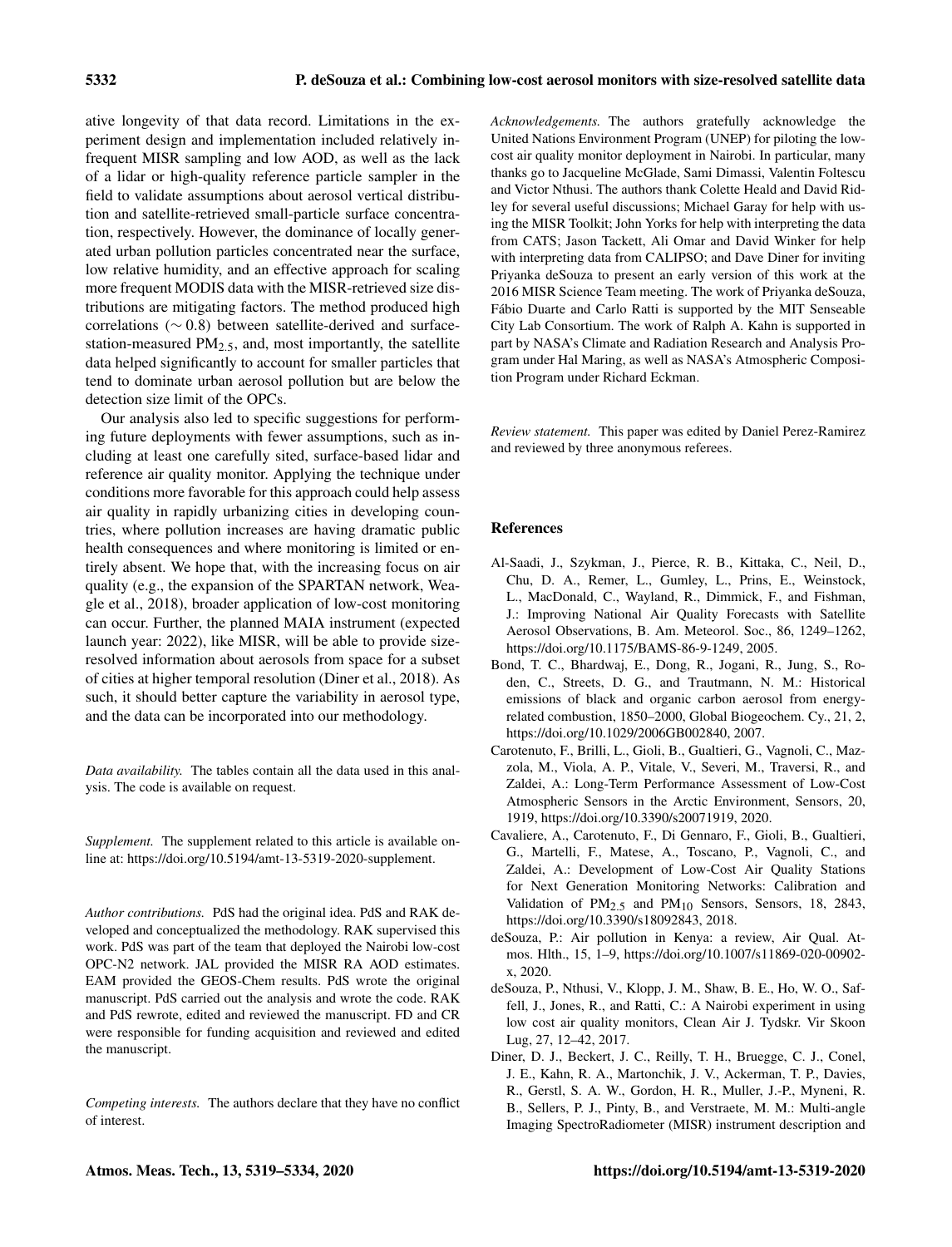experiment overview, IEEE T. Geosci. Remote, 36, 1072–1087, https://doi.org[/10.1109/36.700992,](https://doi.org/10.1109/36.700992) 1998.

- Diner, D. J., Boland, S. W., Brauer, M., Bruegge, C., Burke, K. A., Chipman, R., Di Girolamo, L., Garay, M. J., Hasheminassab, S., Hyer, E., Jerrett, M.: Advances in multiangle satellite remote sensing of speciated airborne particulate matter and association with adverse health effects: from MISR to MAIA, J. Appl. Remote Sens., 12, 042603, https://doi.org[/10.1117/1.JRS.12.042603,](https://doi.org/10.1117/1.JRS.12.042603) 2018.
- Diner, D. J., Braswell, B. H., Davies, R., Gobron, N., Hu, J., Jin, Y., Kahn, R. A., Knyazikhin, Y., Loeb, N., Muller, J.- P., Nolin, A. W., Pinty, B., Schaaf, C. B., Seiz, G., and Stroeve, J.: The value of multiangle measurements for retrieving structurally and radiatively consistent properties of clouds, aerosols, and surfaces, Remote Sens. Environ., 97, 495–518, https://doi.org[/10.1016/j.rse.2005.06.006,](https://doi.org/10.1016/j.rse.2005.06.006) 2005.
- Duncan, B. N., Prados, A. I., Lamsal, L. N., Liu, Y., Streets, D. G., Gupta, P., Hilsenrath, E., Kahn, R. A., Nielsen, J. E., Beyersdorf, A. J., Burton, S. P., Fiore, A. M., Fishman, J., Henze, D. K., Hostetler, C. A., Krotkov, N. A., Lee, P., Lin, M., Pawson, S., Pfister, G., Pickering, K. E., Pierce, R. B., Yoshida, Y., and Ziemba, L. D.: Satellite data of atmospheric pollution for U.S. air quality applications: Examples of applications, summary of data end-user resources, answers to FAQs, and common mistakes to avoid, Atmos. Environ., 94, 647–662, https://doi.org[/10.1016/j.atmosenv.2014.05.061,](https://doi.org/10.1016/j.atmosenv.2014.05.061) 2014.
- Engel-Cox, J. A., Holloman, C. H., Coutant, B. W., and Hoff, R. M.: Qualitative and quantitative evaluation of MODIS satellite sensor data for regional and urban scale air quality, Atmos. Environ., 38, 2495–2509, https://doi.org[/10.1016/j.atmosenv.2004.01.039,](https://doi.org/10.1016/j.atmosenv.2004.01.039) 2004.
- Friberg, M. D., Kahn, R. A., Limbacher, J. A., Appel, K. W., and Mulholland, J. A.: Constraining chemical transport  $PM<sub>2.5</sub>$  modeling outputs using surface monitor measurements and satellite retrievals: application over the San Joaquin Valley, Atmos. Chem. Phys., 18, 12891–12913, https://doi.org[/10.5194/acp-18-](https://doi.org/10.5194/acp-18-12891-2018) [12891-2018,](https://doi.org/10.5194/acp-18-12891-2018) 2018.
- Gupta, P., Christopher, S. A., Wang, J., Gehrig, R., Lee, Y., and Kumar, N.: Satellite remote sensing of particulate matter and air quality assessment over global cities, Atmos. Environ., 40, 5880– 5892, https://doi.org[/10.1016/j.atmosenv.2006.03.016,](https://doi.org/10.1016/j.atmosenv.2006.03.016) 2006.
- Hagan, D. H. and Kroll, J. H.: Assessing the accuracy of low-cost optical particle sensors using a physics-based approach, Atmos. Meas. Tech. Discuss., https://doi.org[/10.5194/amt-2020-188,](https://doi.org/10.5194/amt-2020-188) in review, 2020.
- Hu, Z.: Spatial analysis of MODIS aerosol optical depth,  $PM<sub>2.5</sub>$ , and chronic coronary heart disease, Int. J. Health Geogr., 8, 27, https://doi.org[/10.1186/1476-072X-8-27,](https://doi.org/10.1186/1476-072X-8-27) 2009.
- Kahn, R. A. and Gaitley, B. J.: An analysis of global aerosol type as retrieved by MISR, J. Geophys. Res.-Atmos., 120, 4248–4281, https://doi.org[/10.1002/2015JD023322,](https://doi.org/10.1002/2015JD023322) 2015.
- Kahn, R. A., Banerjee, P., and McDonald, D.: Sensitivity of multiangle imaging to natural mixtures of aerosols over ocean, J. Geophys. Res.-Atmos., 106, 18219–18238, https://doi.org[/10.1029/2000JD900497,](https://doi.org/10.1029/2000JD900497) 2001.
- Kahn, R. A., Gaitley, B. J., Garay, M. J., Diner, D. J., Eck, T. F., Smirnov, A., and Holben, B. N.: Multiangle Imaging SpectroRadiometer global aerosol product assessment by comparison with

the Aerosol Robotic Network, J. Geophys. Res.-Atmos., 115, D23, https://doi.org[/10.1029/2010JD014601,](https://doi.org/10.1029/2010JD014601) 2010.

- Kumar, P., Morawska, L., Martani, C., Biskos, G., Neophytou, M., Di Sabatino, S., Bell, M., Norford, L., and Britter, R.: The rise of low-cost sensing for managing air pollution in cities, Environ. Int., 75, 199–205, https://doi.org[/10.1016/j.envint.2014.11.019,](https://doi.org/10.1016/j.envint.2014.11.019) 2015.
- Lee, H. J., Liu, Y., Coull, B. A., Schwartz, J., and Koutrakis, P.: A novel calibration approach of MODIS AOD data to predict PM<sub>2.5</sub> concentrations, Atmos. Chem. Phys., 11, 7991-8002, https://doi.org[/10.5194/acp-11-7991-2011,](https://doi.org/10.5194/acp-11-7991-2011) 2011.
- Levy, R. C., Mattoo, S., Munchak, L. A., Remer, L. A., Sayer, A. M., Patadia, F., and Hsu, N. C.: The Collection 6 MODIS aerosol products over land and ocean, Atmos. Meas. Tech., 6, 2989– 3034, https://doi.org[/10.5194/amt-6-2989-2013,](https://doi.org/10.5194/amt-6-2989-2013) 2013.
- Lewis, A. and Edwards, P.: Validate personal air-pollution sensors, Nature, 535, 29–31, https://doi.org[/10.1038/535029a,](https://doi.org/10.1038/535029a) 2016.
- Limbacher, J. A. and Kahn, R. A.: MISR research-aerosolalgorithm refinements for dark water retrievals, Atmos. Meas. Tech., 7, 3989–4007, https://doi.org[/10.5194/amt-7-3989-2014,](https://doi.org/10.5194/amt-7-3989-2014) 2014.
- Limbacher, J. A. and Kahn, R. A.: MISR empirical stray light corrections in high-contrast scenes, Atmos. Meas. Tech., 8, 2927– 2943, https://doi.org[/10.5194/amt-8-2927-2015,](https://doi.org/10.5194/amt-8-2927-2015) 2015.
- Limbacher, J. A. and Kahn, R. A.: Updated MISR dark water research aerosol retrieval algorithm – Part 1: Coupled 1.1 km ocean surface chlorophyll a retrievals with empirical calibration corrections, Atmos. Meas. Tech., 10, 1539–1555, https://doi.org[/10.5194/amt-10-1539-2017,](https://doi.org/10.5194/amt-10-1539-2017) 2017.
- Limbacher, J. A. and Kahn, R. A.: Updated MISR over-water research aerosol retrieval algorithm – Part 2: A multi-angle aerosol retrieval algorithm for shallow, turbid, oligotrophic, and eutrophic waters, Atmos. Meas. Tech., 12, 675–689, https://doi.org[/10.5194/amt-12-675-2019,](https://doi.org/10.5194/amt-12-675-2019) 2019.
- Liu, Y., Sarnat, J. A., Kilaru, V., Jacob, D. J., and Koutrakis, P.: Estimating Ground-Level PM2.5 in the Eastern United States Using Satellite Remote Sensing, Environ. Sci. Technol., 39, 3269– 3278, https://doi.org[/10.1021/es049352m,](https://doi.org/10.1021/es049352m) 2005.
- Liu, Y., Koutrakis, P., and Kahn, R.: Estimating Fine Particulate Matter Component Concentrations and Size Distributions Using Satellite-Retrieved Fractional Aerosol Optical Depth: Part 1 – Method Development, J. Air Waste Manage., 57, 1351–1359, https://doi.org[/10.3155/1047-3289.57.11.1351,](https://doi.org/10.3155/1047-3289.57.11.1351) 2007.
- Lyapustin, A., Martonchik, J., Wang, Y., Laszlo, I., and Korkin, S.: Multiangle implementation of atmospheric correction (MAIAC): 1. Radiative transfer basis and look-up tables, J. Geophys. Res.- Atmos., 116, D03210, https://doi.org[/10.1029/2010JD014985,](https://doi.org/10.1029/2010JD014985) 2011a.
- Lyapustin, A., Wang, Y., Laszlo, I., Kahn, R., Korkin, S., Remer, L., Levy, R., and Reid, J.: Multiangle implementation of atmospheric correction (MAIAC): 2. Aerosol algorithm, J. Geophys. Res.-Atmos., 116, D03210, https://doi.org[/10.1029/2010JD014985,](https://doi.org/10.1029/2010JD014985) 2011b.
- Lyapustin, A. I., Wang, Y., Laszlo, I., Hilker, T., Hall, F. G., Sellers, P. J., Tucker, C. J., and Korkin, S. V.: Multi-angle implementation of atmospheric correction for MODIS (MAIAC): 3. Atmospheric correction, Remote Sens. Environ., 127, 385–393, https://doi.org[/10.1016/j.rse.2012.09.002,](https://doi.org/10.1016/j.rse.2012.09.002) 2012.